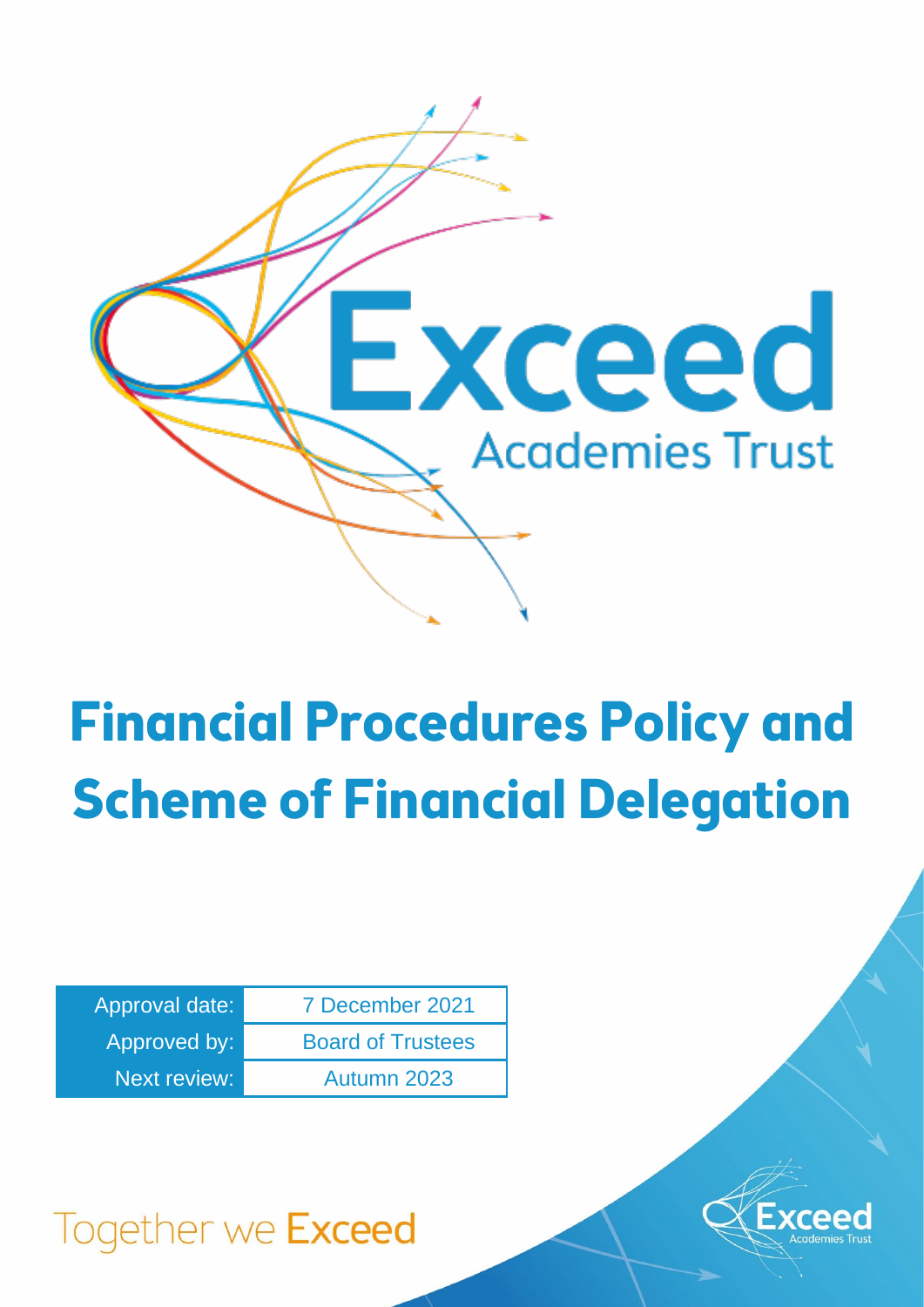# **Contents**

| 8. Purchase / Commercial / Credit Cards  15    |  |
|------------------------------------------------|--|
|                                                |  |
|                                                |  |
|                                                |  |
| 12. Dispensation from Financial Regulations 19 |  |
|                                                |  |
|                                                |  |

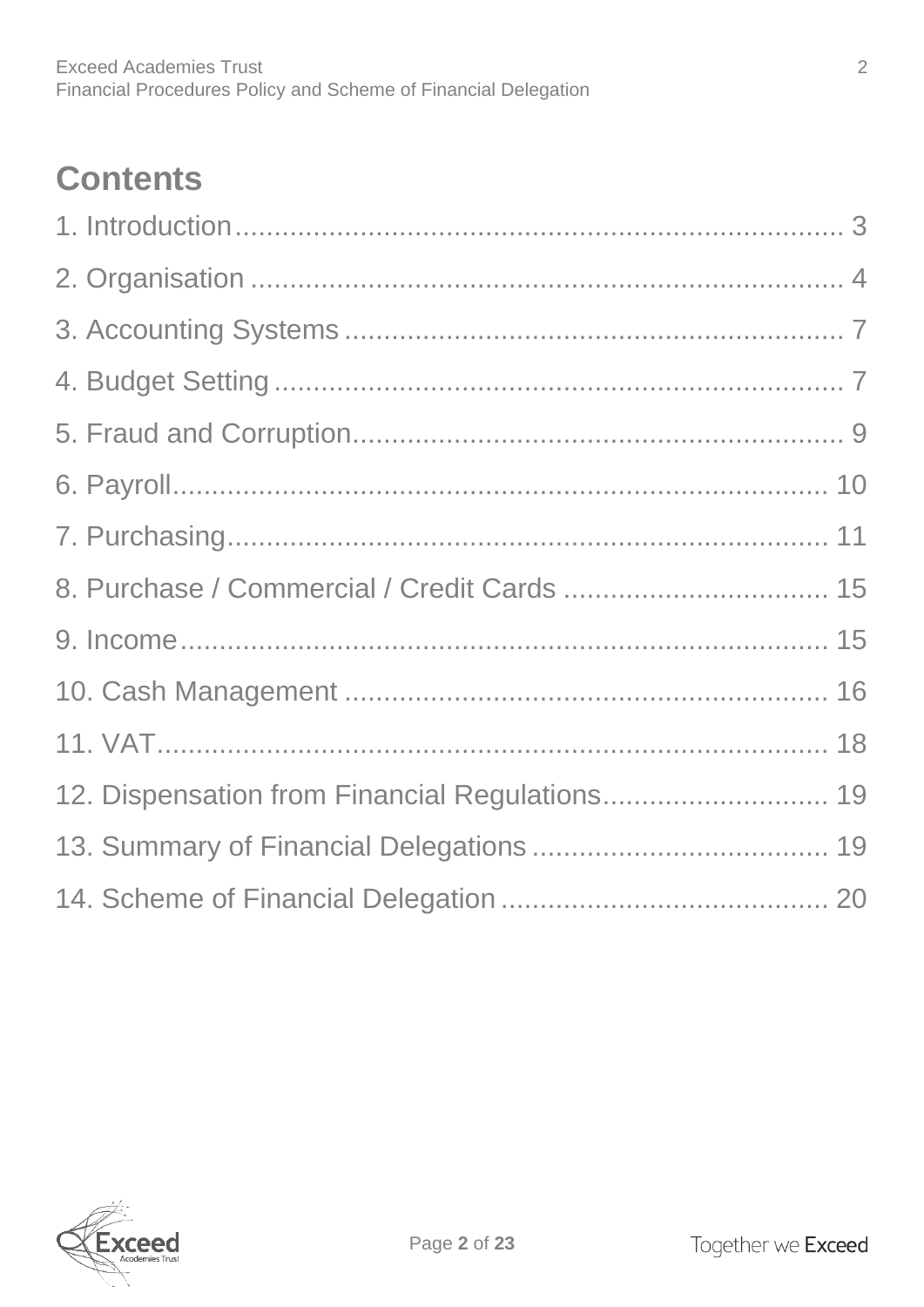# <span id="page-2-0"></span>**1. Introduction**

1.1 Exceed Academies Trust (the Trust) was created under the provisions of the Academies Act 2010, as amended by the Education Act 2011. Its structure of governance is constituted under the articles of association. The Trust is an exempt charity by virtue of the Charities Act 2011.

The Funding Agreement between the Department for Education (DfE) and the Trust sets out the terms and conditions on which grant is made. The Trust Board is responsible for ensuring that the conditions of grant are met. As part of this process the Trust is required to have in place appropriate arrangements for sound governance, financial management, securing value for money and accounting, and for using public funds for the purposes for which they were intended by Parliament.

This document sets out the Trust's financial regulations. These financial regulations are subordinate to the Trust's articles of association and to any restrictions contained within the Trust's funding agreement with the DfE and with the Academy Trust Handbook.

- 1.2 The purpose of these financial regulations is to provide control over the totality of the Trust's resources and provide management with assurances that the resources are being properly applied for the achievement of the Trust's aims and objectives on a sustainable basis, including:
	- Maintaining financial sustainability
	- Achieving value for money
	- Fulfilling its responsibility for the provision of effective financial controls over the use of public funds
	- Ensuring that the Trust complies with all relevant legislation
	- Safeguarding the assets of the Trust
	- Ensuring financial responsibilities are managed efficiently, effectively and economically
- 1.3 **Compliance with the financial regulations is compulsory for all individuals connected with or employed by the Trust. A member of staff who fails to comply with the financial regulations may be subject to disciplinary action under the Trust's disciplinary procedures.**
- 1.4 It is the responsibility of Executive Leaders/Headteachers/Heads of School to ensure all staff under their management are made aware of the existence and content of the Trust's financial regulations and understand how to operate within them.

This policy does not provide detailed procedural advice and should therefore be read in connection with the relevant financial procedures/handbook.

1.5 The Trust Board is responsible for maintaining continuous review of this policy, through the CFO.

In exceptional circumstances, the Chief Executive Officer (CEO) may authorise a departure from the detailed requirements of the approved Financial Procedures Policy and Scheme of Financial Delegation, such departure will be reported to the Trust Board at the earliest opportunity.

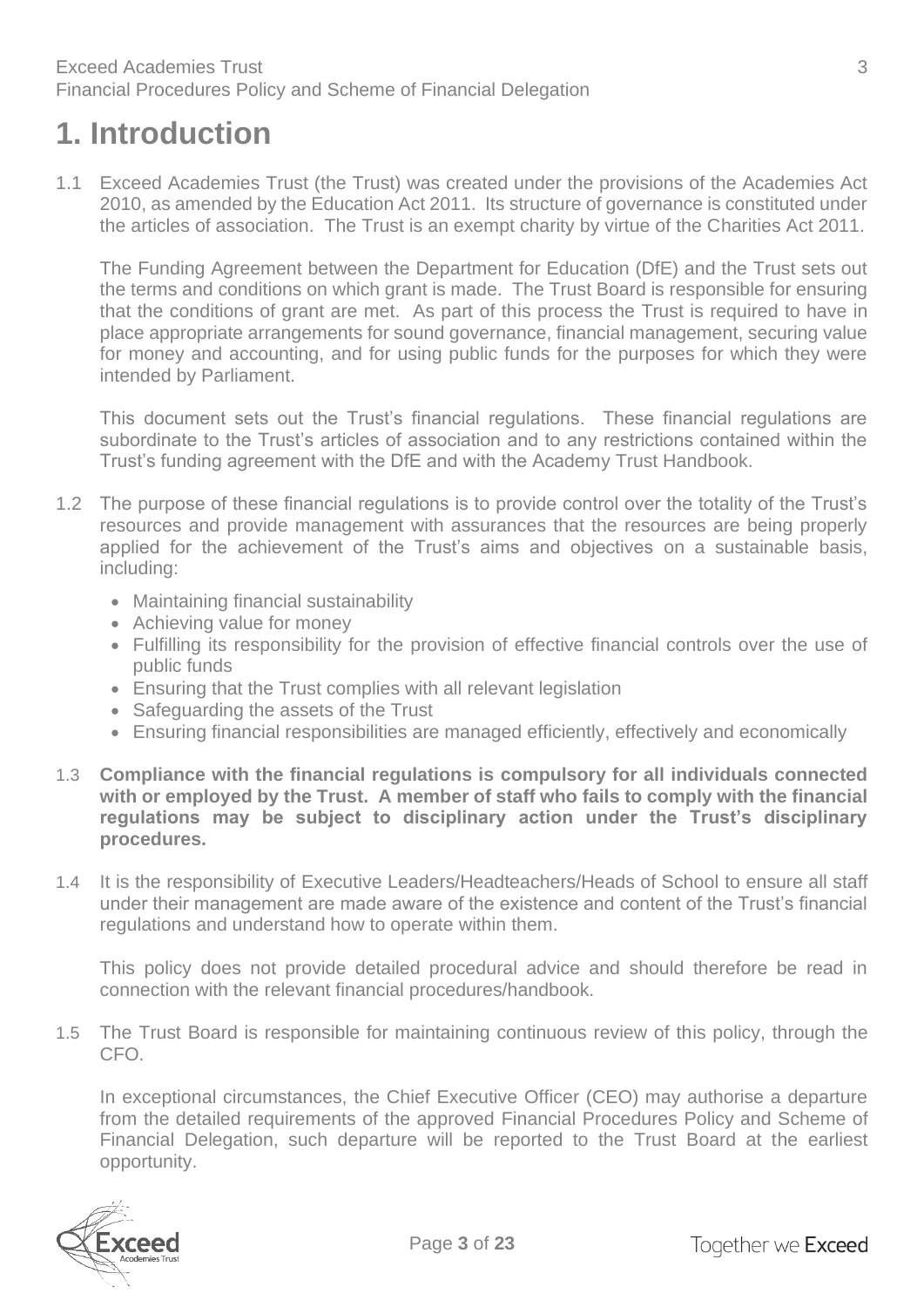# <span id="page-3-0"></span>**2. Organisation**

#### 2.1 **Accountability Framework**

The Trust has defined responsibilities for each person involved in the administration of Trust Finances to avoid the duplication or omission of functions and to provide a framework of accountability for members, trustees, school governors, and staff as detailed in the Trust's Scheme of Delegation.

#### 2.2 **The Trustees**

The Trustees will take full responsibility for the financial affairs and efficient use of resources to maximise outcomes for pupils. The Trustees and its committees will meet regularly enough to discharge their responsibilities.

The main financial responsibilities are to:

- Appoint the Chief Executive Officer (CEO) and hold him/her to account for the performance of the Trust. This role will formally include the designation of the Accounting Officer for the Trust.
- Appoint to the designation of Chief Finance Officer (CFO) in conjunction with the Chief Executive Officer.
- Allocate the Trust's financial, human and other resources
- Producing a Scheme of Delegation for the management of the Trust
- Ensuring sound management of the Trust's finances and resources
- Establishing and maintaining a transparent system of prudent and effective internal controls
- Approving arrangements for independent check of internal controls
- Prepare the annual report and accounts in accordance with relevant Company Law, Statement of Recommended Practice, and DfE guidance for presentation to members at their AGM
- To approve the annual budgets proposed by the CEO

#### 2.3 **The Chief Executive Officer (CEO) (Accounting Officer) (AO)**

The CEO is designated by the funding agreement as the Trust's Accounting Officer (AO). The AO must personally take responsibility for assuring the board that there is compliance with the funding agreement and handbook.

In this capacity the CEO must advise the Trust Board in writing if, at any time, any action or policy under consideration by them appears to be incompatible with the Funding Agreement. Articles of Association or handbook.

The AO must complete and sign a statement on regularity, propriety and compliance each year and submit this to the ESFA with the audited accounts. The AO must also demonstrate how the Trust has secured value for money via the governance statement in the audited accounts.

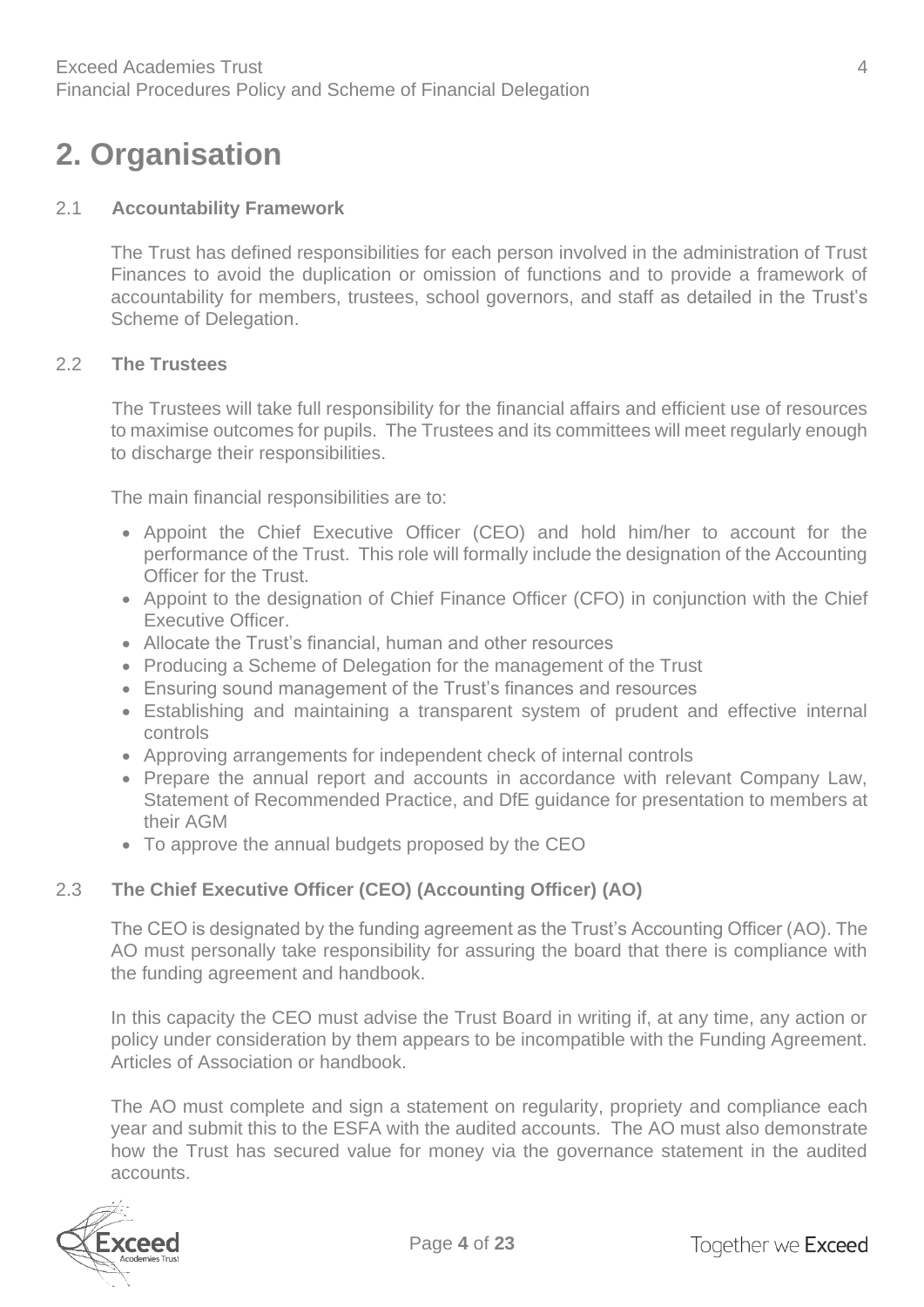#### 2.4 **The Chief Finance Officer (CFO)**

The Trust Board must appoint to the designation of Chief Finance Officer (CFO).

The CFO will be responsible for the Trust's detailed financial procedures. The CFO will play both a technical and leadership role including ensuring:

- The preparation of all revenue and capital budgets and financial plans
- The preparation of monthly management accounts, management information, monitoring and control of expenditure against budgets for individual schools and consolidated for the trust.
- The preparation of the Trust's annual accounts and other financial statements which the Trust is required to submit to the DfE/ESFA or other authorities
- The maintenance of satisfactory financial systems
- Professional advice on all matters relating to financial policies and procedures
- Day to day liaison with internal and external auditors in order to achieve efficient processes
- Day to day liaison with the Trust's bankers in relation to the Trust's bank accounts including authority to open/close accounts

#### 2.5 **Executive Leaders/Headteachers/Heads of School**

Executive Leaders/Headteachers/Heads of School are responsible to the Trust Board via the Chief Executive Officer for the financial management for budgets under their management responsibility. They are also responsible for ensuring all policies and procedures are adhered to at their academy and in particular the key financial controls are communicated and managed effectively across their staff. They are also responsible to ensure any auditor recommendations are implemented on request.

The Executive Leader/Headteacher/Head of School is advised by the CFO in executing any financial duties.

Executive Leaders/Headteachers/Heads of School will ensure that the CFO is provided with such information as he/she may be required to enable:

- Compilation of the Trust's financial statements
- Implementation of financial planning
- Implementation of audit and financial reviews, projects, and value for money reviews

#### 2.6 **Central Finance Team**

The central finance team oversee the day-to-day financial administration of the Trust, and academies and report to the CEO, CFO and Executive Leaders/Headteachers/Heads of School. The main responsibilities include:

- Overseeing the day-to-day finances
- Ensuring an accurate and up to date finance system is maintained and controlled
- Ensuring compliance with the Financial Regulations including the implementation and maintenance of the effective financial controls

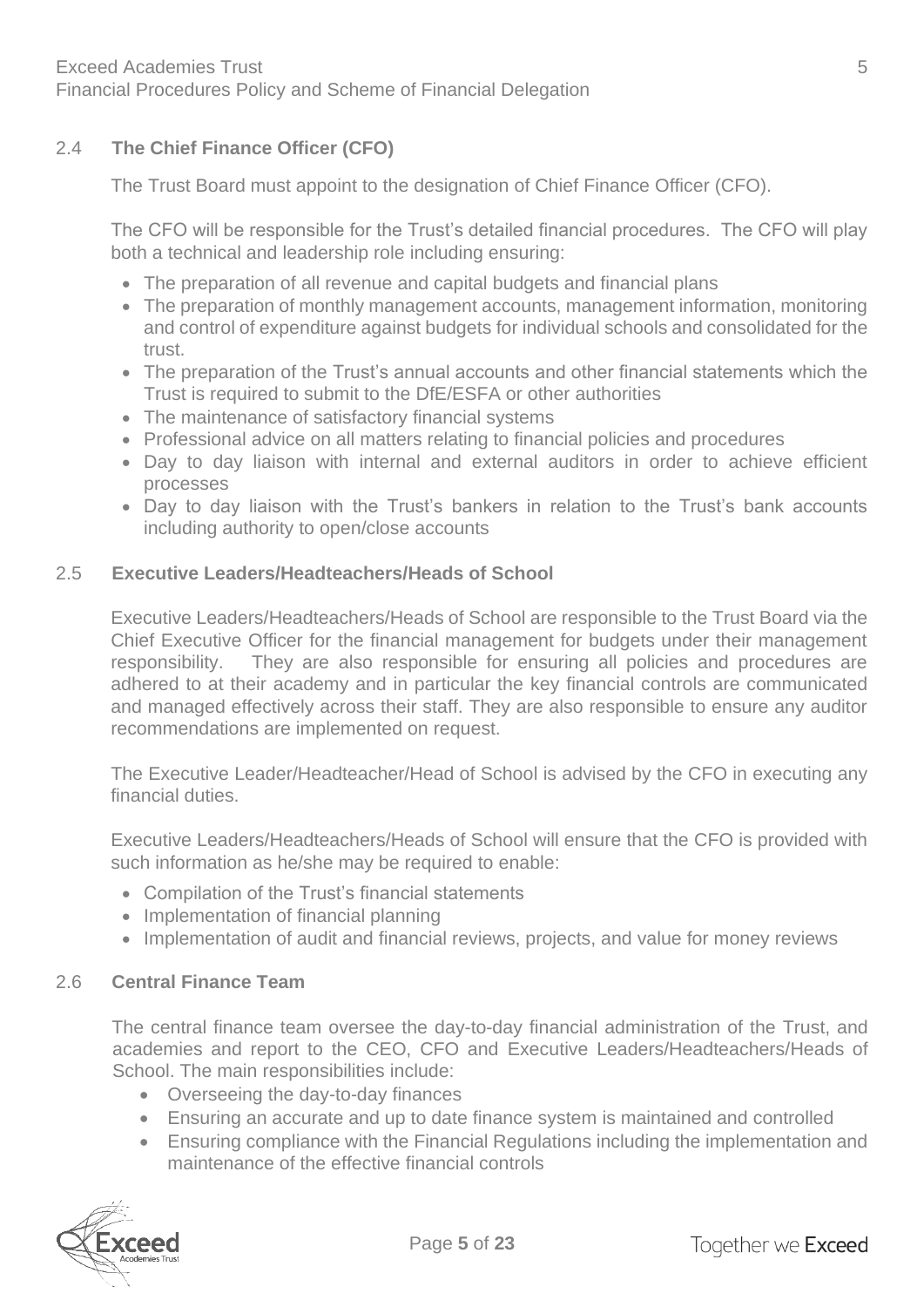#### Exceed Academies Trust 6

Financial Procedures Policy and Scheme of Financial Delegation

- Support service and financial planning processes
- Preparing the budgets and medium-term financial forecasts
- Provide assistance to budget holders
- Produce monthly management information
- Assisting in external and internal audits
- Training on staff on any financial related systems
- Processing invoices and subsequent payment
- Support in ensuring decision is made on sound financial data

#### 2.7 **School Office Managers (or equivalent)**

Office Managers are responsible for following established processes and procedures relating to:

- Requesting goods and services by raising Purchase orders on the systems
- Administration of payroll changes
- Administration of petty cash and credit card logs
- Administration and banking of cash, including safe storage and security
- Reporting any issues relating to finance to CFO as soon as is practically possible.

#### 2.8 **Other Staff**

All members of staff throughout the Trust should be made aware of and understand how to operate within the Trust's financial authority limits and the values of purchases for which quotations and tenders are required as set out in the Scheme of Financial Delegation.

They should also be made aware and have a general responsibility for the security of the Trust's property, for avoiding loss and for due economy in the use of resources.

#### 2.9 **External Audit**

The external auditors will be (re-)appointed annually by the Members. A competitive tendering process will be undertaken at regular intervals (at least every five years) to inform this process.

#### 2.10 **Internal Scrutiny**

The Audit and Risk Committee on behalf of the Trust Board will consider how arrangements for independent internal scrutiny will be met as part of a wider assurance framework. This may be through one of the following operations:

- The work of an internal audit service (in-house or bought in)
- The work of a 'responsible officer' who will be a non-employed trustee (excluding the Chair of the Trust Board) and who neither charges nor is paid by the Trust for their work
- Completing the work by peer review (from a suitably qualified member of another Academy Trust)

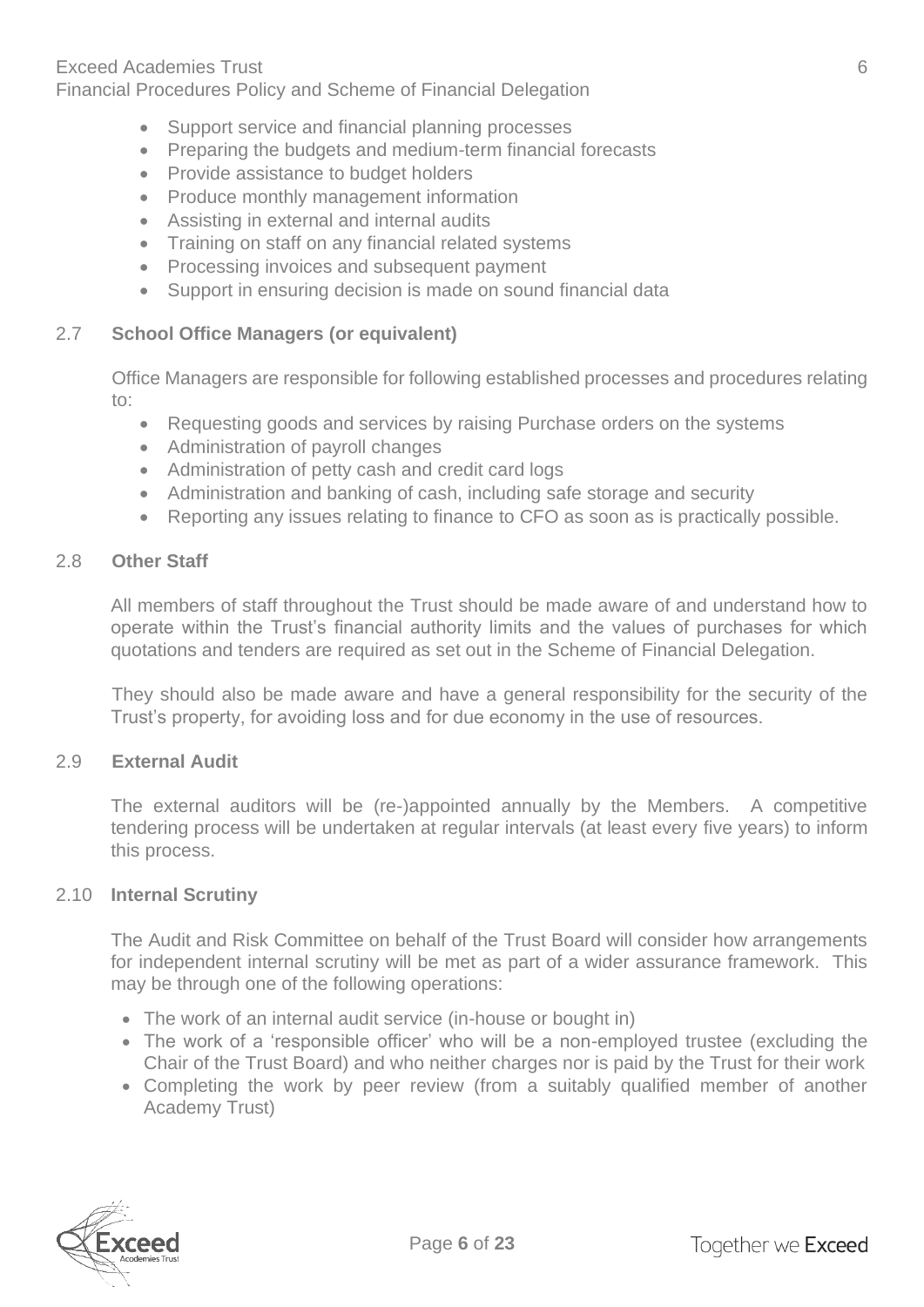# <span id="page-6-0"></span>**3. Accounting Systems**

#### 3.1 **Financial Accounting System**

All the financial transactions of the Trust must be recorded onto the Trust's financial accounting system.

#### 3.2 **System Access**

Entry to the financial accounting system is password restricted and the CFO is responsible for overseeing access levels for all members of staff using the system. It is the responsibility of all users of the system to keep their password secure.

#### 3.3 **Transaction Processing**

All transactions input to the financial system must be authorised in accordance with the procedures specified in these regulations.

Detailed information on the operation of the Trust's financial accounting system can be found in user manuals held by the CFO.

#### 3.4 **Reconciliations**

The CFO is responsible for ensuring reconciliations are performed each month and that any reconciling or balancing amounts are cleared, including:

- Bank
- Sales and purchase ledgers accounts
- Payroll
- Suspense and other balance sheet items

### <span id="page-6-1"></span>**4. Budget Setting**

#### 4.1 **Annual Budget**

The CFO is responsible for establishing a timetable to ensure that the approved budget is reported to the ESFA by the deadlines set each year.

Each Executive Leaders/Headteachers/Heads of School is responsible for proposing their own academy individual annual budget plan for their school in accordance with the timetable to allow it to be formally recommended to the Trust Board for its approval.

The CFO is responsible for reporting the overall Trust Budget including those of individual schools to the Trust Board.

The annual budget will reflect the best estimate of the resources available to each school for the forthcoming year and will detail how those resources are to be utilised.

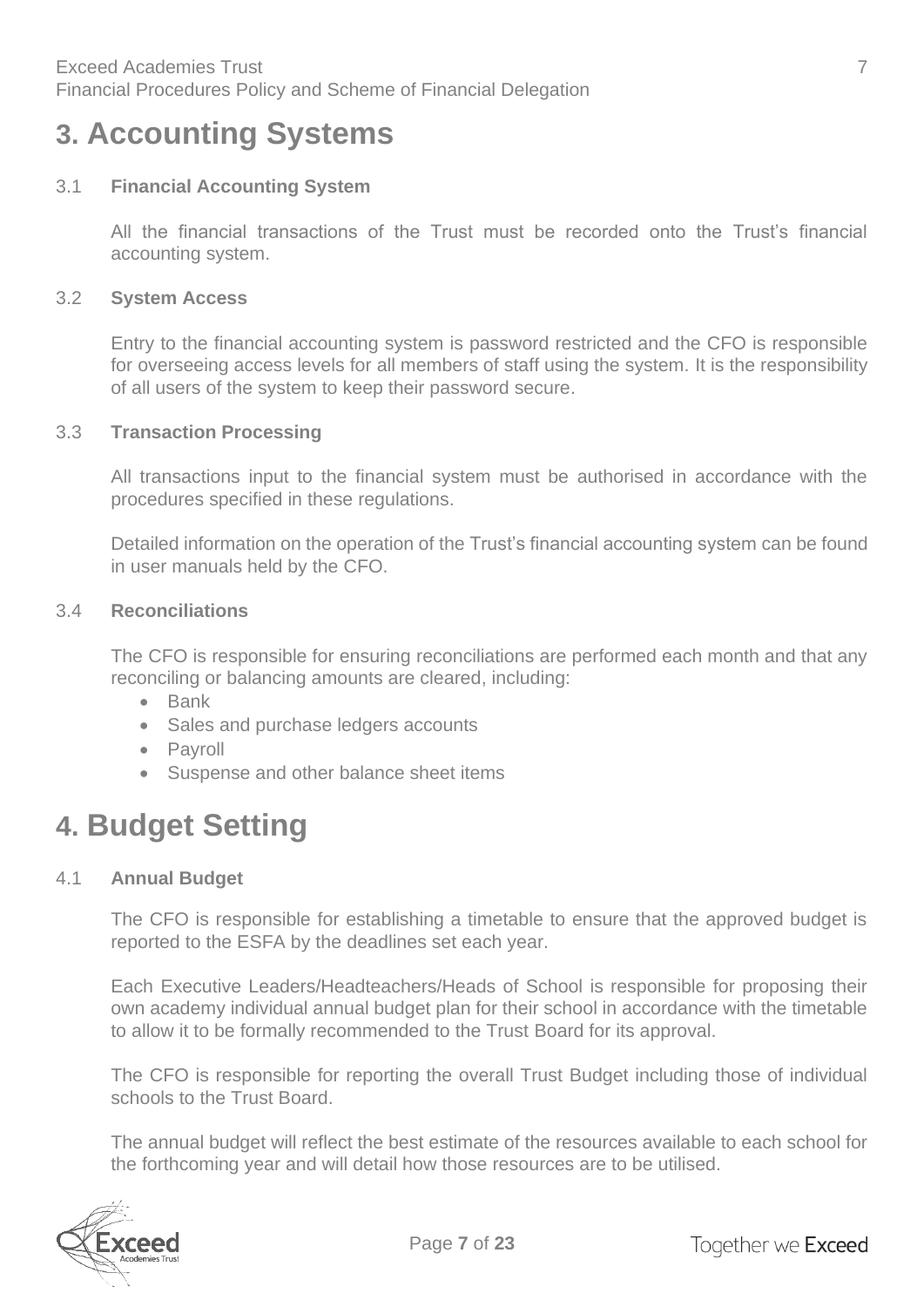Financial Procedures Policy and Scheme of Financial Delegation

The estimates will include (but not restricted to):

- The General Annual Grant confirmed by the ESFA for the forthcoming academic year and based on the previous autumn pupil count.
- Where appropriate the Early Years funding estimated by the Local Authority for the forthcoming academic year based on previous termly counts of registered take up and any changes to nursery sizes
- The High Needs (SEN) top up funding from the Local Authority for the forthcoming academic year based on current pupil assessments and any leavers / starters
- Review of other income sources
- Review of current staffing establishment in light of pupil / curriculum changes, salary increases / inflation / contribution rates
- Review of the school contracts register and any non-contract spending to gain an understanding of non-staffing costs
- Review of past performance against budgets to promote an understanding of changes in the cost base
- Identification of potential efficiency savings and Review of the main expenditure headings in light of the development plan objectives and the expected variations in cost.

#### 4.2 **Financial Plans**

The Trust and each academy will prepare both short-term and medium-term plans. The medium-term plan is prepared as part of the development planning process. The development plan indicates how the Trust, and each school is going to achieve its educational and other objectives within estimated levels of funding over the next 3-5 years.

#### 4.3 **Balancing the Budget**

Comparison of the estimated income and expenditure will identify any potential surplus or deficit in funding.

A school may set an in-year deficit budget for one-off use of surplus balances carried forward from previous years, however, it should have due regard to the Trust Board policy on levels of reserve balances required to manage future risks and investment priorities.

A school must not plan to carry forward a cumulative deficit budget without prior approval from the Trust Board. Approval of a cumulative deficit budget would only be agreed in exceptional circumstances which could not be avoided or managed without a detrimental impact on the educational performance of the school and would include a repayment plan over no more than three years.

Expected surplus school be disclosed in the budgets forecast. Clear future plans for the cumulative surplus to be carry forward must specify how it will be used to benefit pupils. The Board and ESFA will question any substantial surpluses with no clear plans for its use.

#### 4.4 **Finalising the Budget**

The CFO is responsible for ensuring that the approved budget is confirmed back to Executive Leaders/Headteachers/Heads of School and loaded to the financial system.

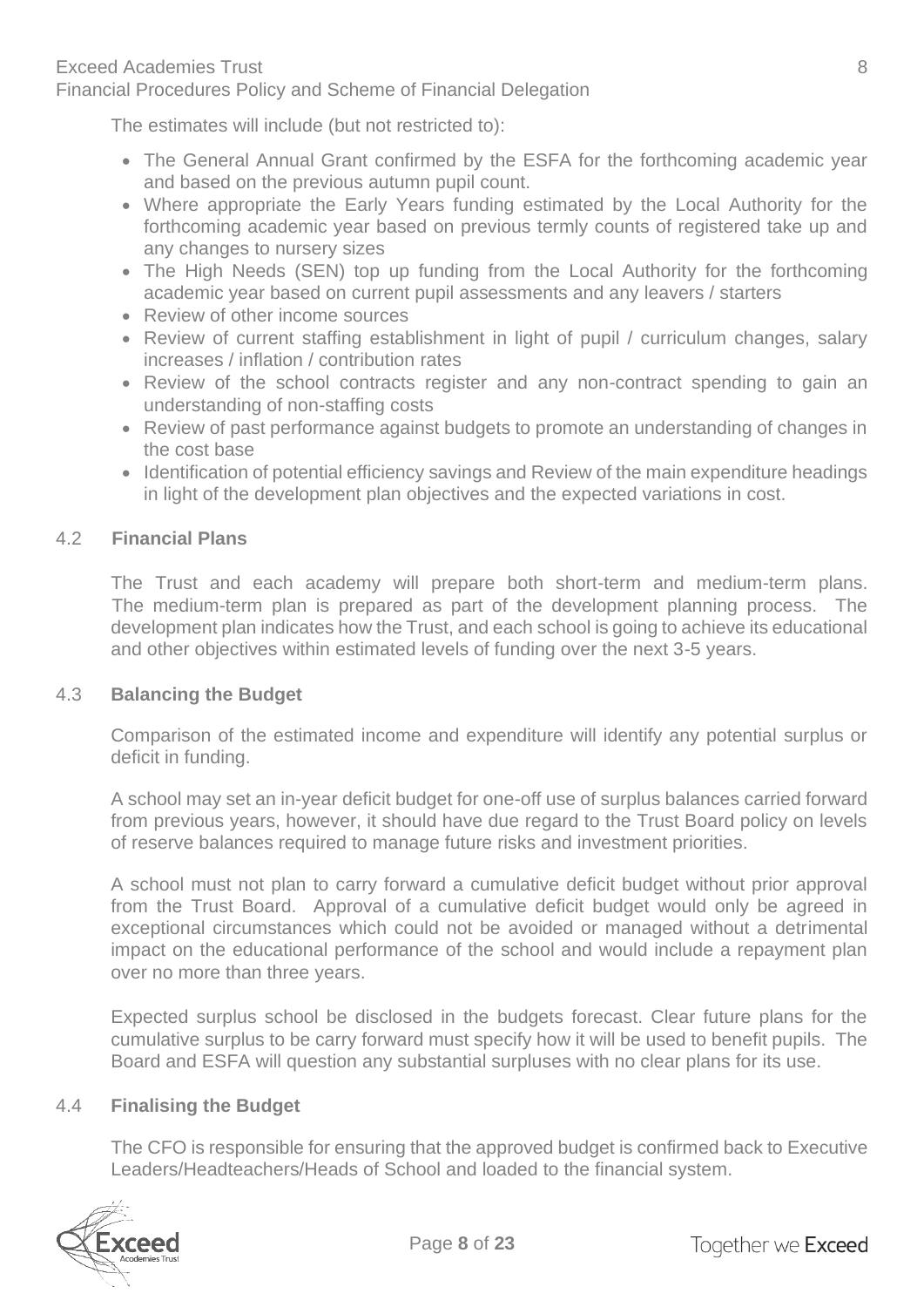The Executive Leaders/Headteachers/Heads of School should ensure that it is communicated to all staff with responsibility for budget headings so that all relevant parties are aware of the overall budget constraints.

#### 4.5 **Monitoring and Review**

The CFO is responsible for preparing monthly management accounts to the Trust Board which details actual income and expenditure against the approved budget and any changes to the projected end of year position.

If the budget is overspending it may be appropriate to take measures to make savings and the Executive Leadership Team of the Trust will make appropriate proposals to develop and deliver these as appropriate. Any significant changes to the annual budget require Board approval.

The Executive Leaders/ /Headteachers/Heads of School will share finance reports with the Local Advisory Board periodically throughout the year.

# <span id="page-8-0"></span>**5. Fraud and Corruption**

- 5.1 The Trustees are absolutely committed to maintaining an honest, open and well-intentioned atmosphere within the Trust, so as best to fulfil the objectives of the Trust and of the Department for Education. It is therefore also committed to the elimination of fraud within the Trust, to the rigorous investigation of any such cases, and where fraud or other criminal act is proven to ensure that wrong doers are appropriately dealt with. The Trust will also take appropriate steps to recover any assets lost as a result of fraud.
- 5.2 The Board wishes to encourage anyone having reasonable suspicions of fraud to report them. The Trust's policy, which will be rigorously enforced, is that no employee should suffer as a result of reporting reasonably held suspicions.
- 5.3 The CEO will ensure that issues raised under the Trust's Whistleblowing policy which have a bearing on the Trust's Financial Regulations are investigated in accordance with that procedure.
- 5.4 The Board will ensure that detailed policies and procedures for dealing with suspected cases of theft, fraud or corruption are in place. The Accounting Officer will be responsible for ensuring that potential conflicts of interest are recorded in order to ensure the avoidance of actual conflicts of interest. This includes but is not restricted to the maintenance of the Trust's Register of Interests and central checks against this register by the Clerk and Project Officer. Any potential conflicts of interest so arising will be notified to the Accounting Officer.
- 5.5 External and Internal Auditors will plan and conduct their work so that they will have a reasonable expectation of detecting material financial irregularities including fraud and breach of the Financial Regulations. However, neither external nor internal audit are required to search specifically for irregularities and fraud and their audit should not therefore be relied upon to disclose them.

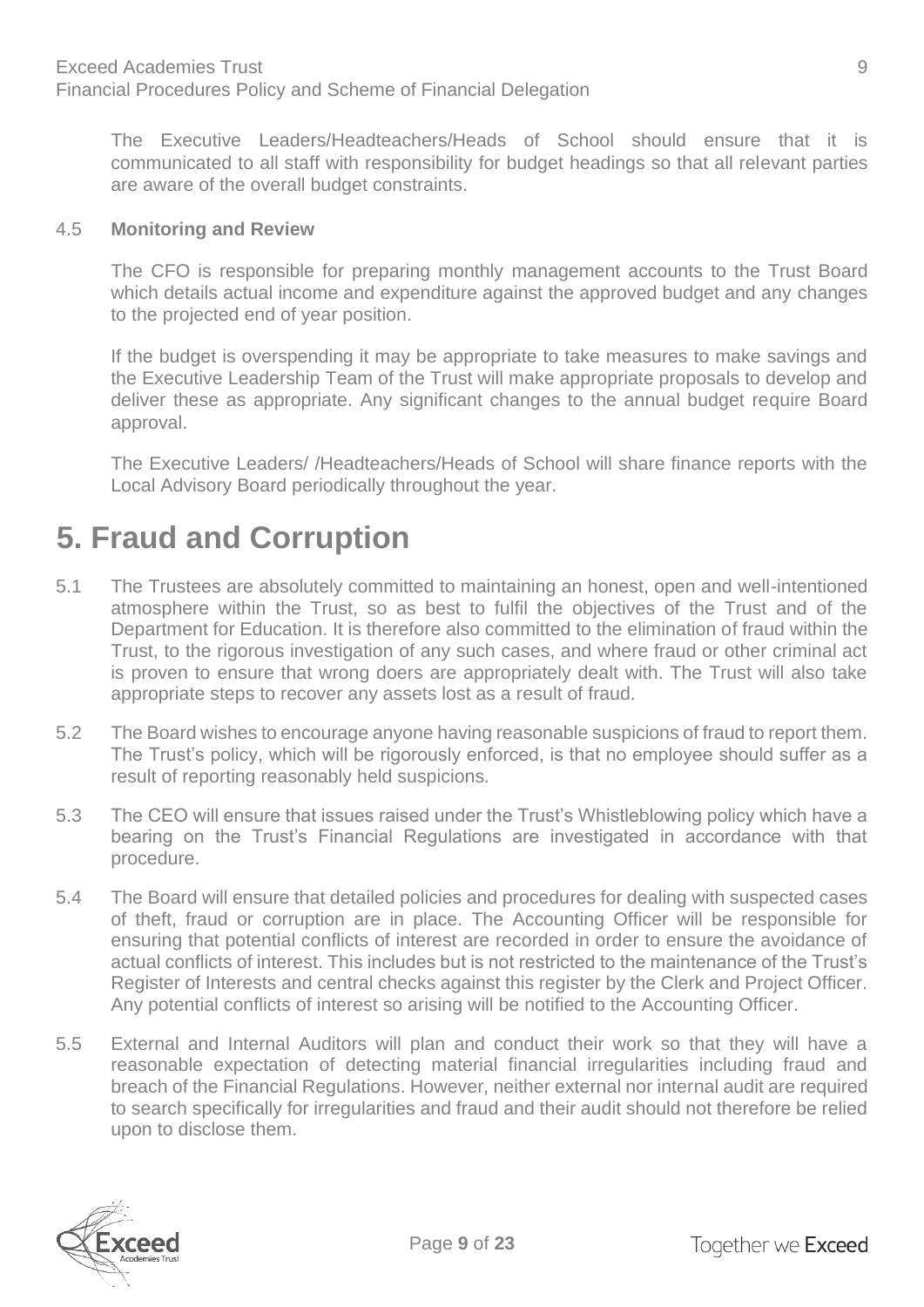Financial Procedures Policy and Scheme of Financial Delegation

- 5.6 The Accounting Officer will ensure that the financial, planning and other management controls applied by the Trust are appropriate and sufficient to safeguard public funds.
- 5.7 Any significant (determined by ESFA handbook) or systematic/unusual instances of fraud or theft must be notified to the ESFA; therefore, the CEO must be notified immediately.

# <span id="page-9-0"></span>**6. Payroll**

#### 6.1 **Staff Appointments**

The Trust Board approves the staffing establishment for the Trust by virtue of approving the Annual Budget Plan.

In accordance with the Trust's Scheme of Delegation, the Executive Leaders and Headteachers are responsible for staffing establishment changes under their management and ensuring that they are made within the constraints of current and future resources available.

#### 6.2 **Payroll Administration**

Payroll forms the largest element of the school budget, and it is therefore essential that financial procures and internal controls in relation to payroll are properly implemented. All payments to trust staff, permanent or casual, will be processed through the payroll system and not through any other mechanism, each academy will act in accordance with the pay policy.

The main elements of the payroll system include staff appointments, payroll administration and payments. Payroll is notified of any staff absences using the recording system. The Executive Leaders/Headteachers/Heads of School and CFO are responsible for ensuring that:

- All staff are paid on a monthly basis.
- Payments are only made to bona-fide employees
- Payments are made in accordance with individuals' contracts of employment
- Deductions including income tax, national insurance and pensions are properly administered
- Payments are only made in respect of services provided to the academy trust
- Amendments to the payroll are properly processed.

In collaboration with the central team the Office Managers (or equivalent) are responsible for keeping the staff information up to date which includes the following information:

- salary
- bank account details
- taxation status
- personal details
- any deductions or allowances payable.

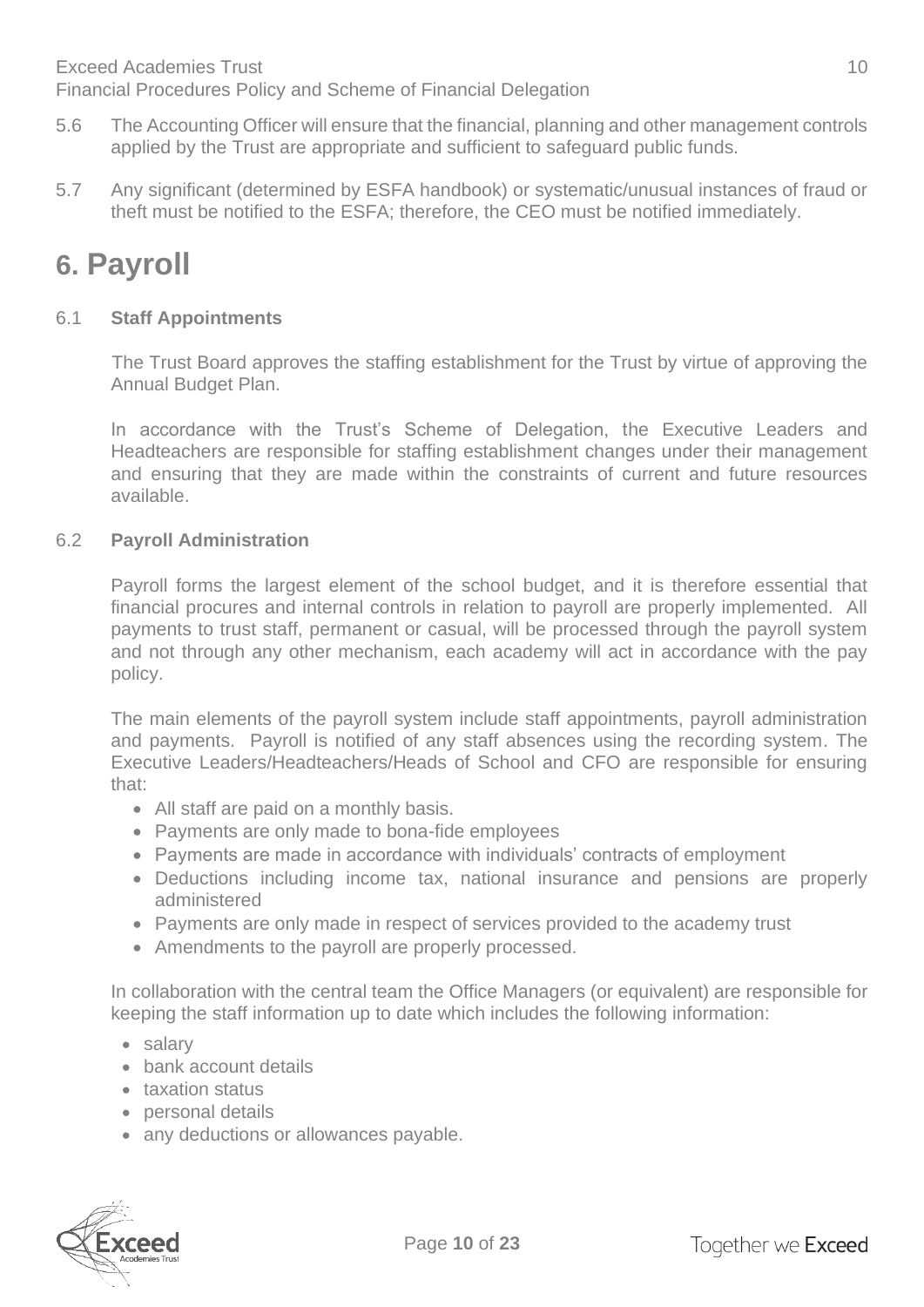Payroll production requires the schools to comply with the necessary deadlines. Instructions to the Trust's central HR team should be undertaken by each Officer Manager (or equivalent) in accordance with the timetable and following appropriate approvals.

Before the payroll is processed all data input shall be obtained and checked against source documentation by the Chief HR Officer or delegate

#### 6.3 **Payments**

After the payroll has been processed but before approval, the Trust's central finance team should identify reasons for variances against each individual on the report which compares each individual current gross pay with the previous months gross pay. On completion of this and satisfaction that all variances are legitimate the CFO will approve the payroll.

All salary payments are made by BACS on 26<sup>th</sup> of each month, or closet working day prior to it if 26<sup>th</sup> falls on a weekend or Bank Holiday..

The Trust's central finance team will ensure the nominal ledger is updated by journal entry and before the month end close. Postings will be made to both the various payroll control accounts and to individual cost centres.

Any contract for the services of the payroll provider will be reviewed on a regular basis to ensure that the Trust is getting value for money and that the provider is giving adequate service.

# <span id="page-10-0"></span>**7. Purchasing**

#### 7.1 **Purchasing**

The Trust must demonstrate the proper and effective use of public funds. The main requirements are:

- Probity to demonstrate that all parties dealing with the Trust are dealt with on a fair and equitable basis and that there is no private gain, favouritism or corruption involved in any of the dealings of the Trust;
- Accountability the Trust is publicly accountable for its expenditure and for the conduct of its affairs; and
- Value for Money the achievement of value for money underpins the appropriate use of public funds.

The Trustees will ensure that the Trust considers economy, quality, financial risk and efficiency when making arrangements for the purchase of supplies, goods equipment and services.

The Accounting Officer will have overall responsibility for all purchase orders and service contracts but may delegate some responsibilities to other individuals within the Scheme of Delegation.

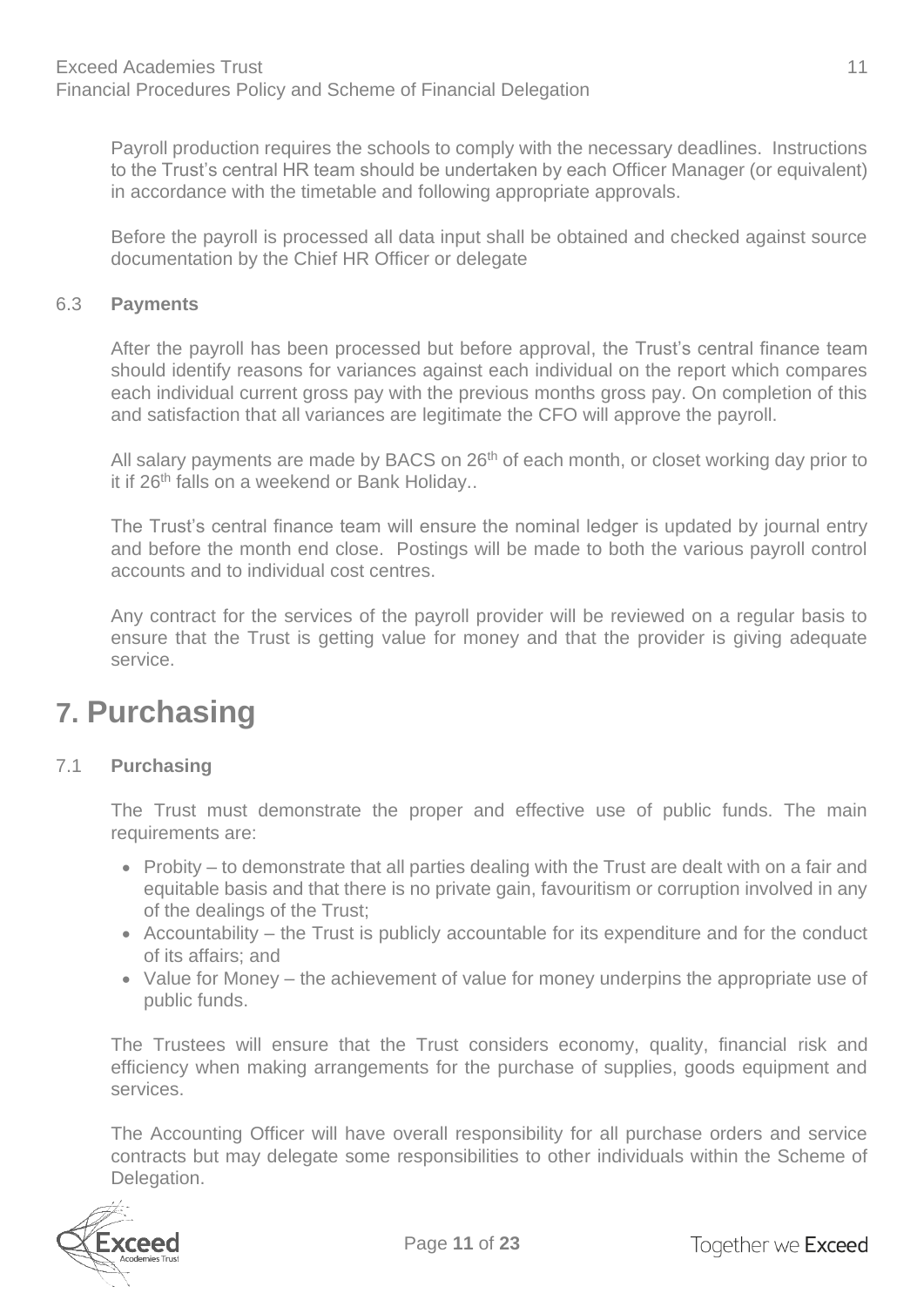All staff must adhere to the Trusts Procurement and Tendering Policy.

Novel and contentious and/or repercussive transitions must be referred to ESFA (via CFO) for explicit prior authorisation.

#### 7.2 **New Suppliers**

Requesting a new supplier should be done so by the member of staff raising the PO. A new supplier form should be fully completed and emailed to the Trust's central finance team. Any form not completed in full will be returned for missing information to be included.

Formal checks should be carried out by the Trust's central finance team on any new supplier before approving, these may include:

- Cost
- Risk
- Company House/Sole Trader Checks
- Convenience
- Social Responsibility
- Service
- Delivery
- Quality & safety

New suppliers are approved by the CFO within three working days. Once approved and entered onto PSF the requester will be notified and the order can be processed. The Trust's central finance team should send an 'Invitation to Engage' to the supplier, asking them to submit bank details, using the official request form.

#### 7.3 **Register of interests**

It is the responsibility of the Trustees, under the requirements of the Companies Act 2006 and the ESFA regulations to ensure they declare their business and other interests.

The Trust maintains a register of interests for all Members, Trustees, Local Advisory Board members and senior members of staff which is available on the Trust's website. This is updated annually.

Academy trusts **must** be even-handed in their relationships with related parties by ensuring that:

- trustees comply with their statutory duties as company directors to avoid conflicts of interest, not accept benefits from third parties, and declare interest in proposed transactions or arrangements
- all members, trustees, local governors of academies and senior employees complete the register of interests annually
- no member, trustee, local governor, employee or related individual or organisation uses their connection to the trust for personal gain, including payment under terms that are preferential to those that would be offered to an individual or organisation with no connection to the trust

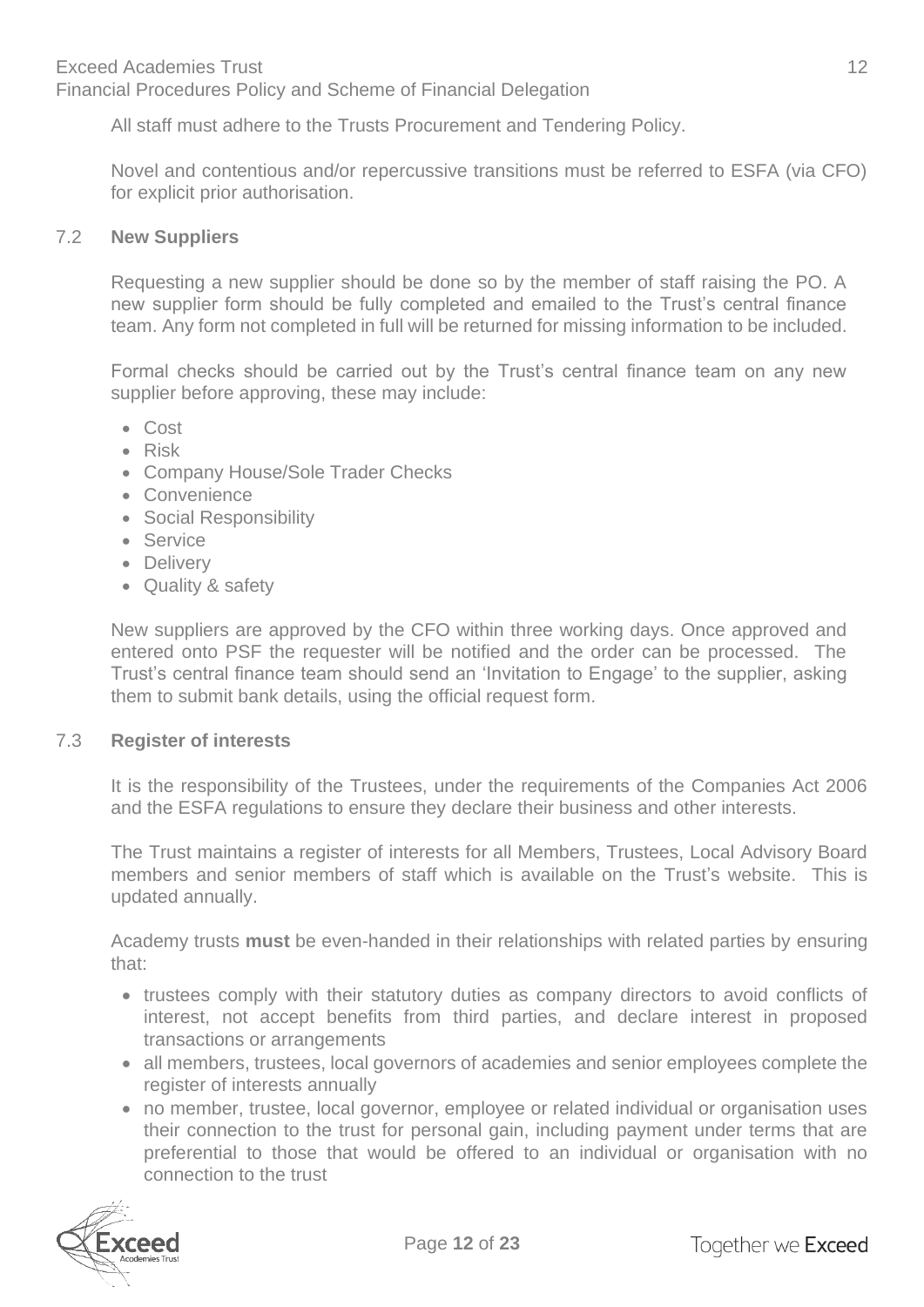#### Exceed Academies Trust 13

Financial Procedures Policy and Scheme of Financial Delegation

- there are no payments to trustees by the trust unless permitted by the articles, or by authority from the Charity Commission, and comply with any relevant agreement with the Secretary of State. Trusts will need to consider these obligations where payments are made to other business entities who employ the trustee, are owned by the trustee, or in which the trustee holds a controlling interest
- the Charity Commission's approval is obtained where the trust believes a significant advantage exists in paying a trustee for acting as a trustee
- payments provided to the connected persons or parties satisfy the 'at cost' requirements

The Trust **must** keep sufficient records, and make sufficient disclosures in their annual accounts, to show that transactions with these parties, and all other related parties, have been conducted in accordance with the high standards of accountability and transparency required within the public sector.

The CFO is responsible for reporting all contracts and other agreements with related parties to the ESFA and obtain permission in advance where required. The CFO is also responsible for obtaining ESFA permission for transactions with Related Parties that are novel, contentious and repercussive.

#### 7.4 **Connected individuals/organisations**

The Trust must ensure that any transaction with a connected individual/organisation (as defined in the Academy Trust Handbook) is:

- a. properly procured through an open and fair process,
- b. Supported by a statement of assurance from that individual or organisation that their charges do not exceed the cost of the goods or services,
- c. On the basis of an open book agreement including a requirement for the supplier to clearly demonstrate, if request, that their charges do not exceed the cost of supply.

Full cost includes all direct costs and indirect costs (i.e. a reasonable proportion of share of fixed and variable overheads). It must not include any profit element.

#### 7.5 **Contracts**

Contracts for services must be monitored to ensure that the actual level of service meets the requirements set out in the contract specification.

Contracts may run for a period of more than one year but not more than five years. Maintenance agreements, leasing or rental agreements shall also be covered by such contract definition. Authorisation of such agreements/arrangements are delegated in line with the Scheme of Delegation.

#### 7.6 **Goods Received and Invoicing**

The orders generated from the Trust's financial system will state the appropriate arrangements for delivery of goods to the school. On receipt of goods, a detailed check of the goods received against the goods received note (GRN) will be undertaken and a record made of any discrepancies between the goods delivered and the GRN. The supplier of the goods should be informed of any discrepancies without delay.

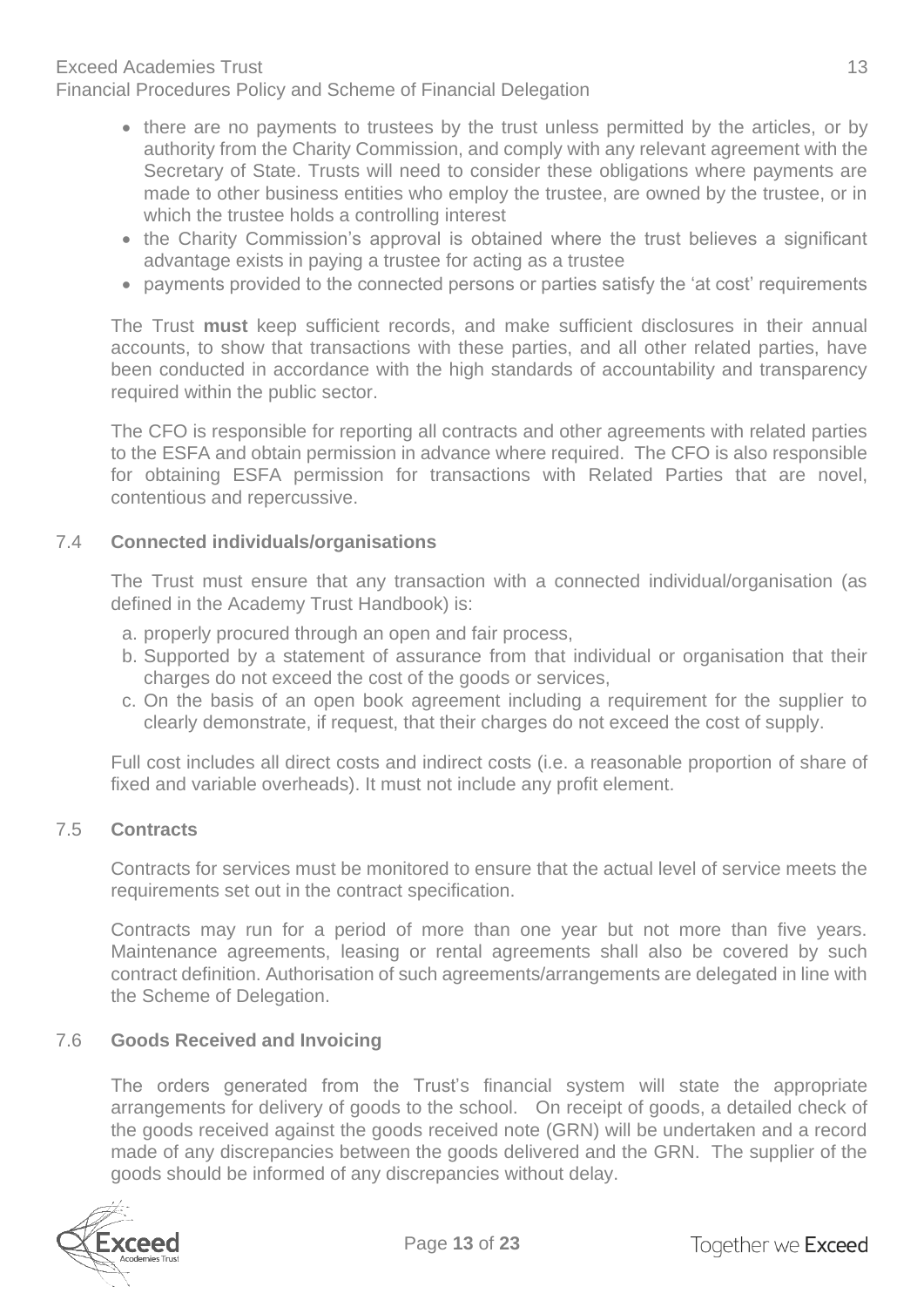The financial system should be updated at school level to reflect the items received against the order as a GRN.

In the event an invoice doesn't match the Purchase Order but is within 5% threshold the invoice can be matched and processed. If the invoices vary by greater than this threshold the invoice must be authorised by the budget holder by email to process.

All invoices should be scanned and saved onto the system.

#### 7.7 **Invoices for Payment**

All invoices should be sent to the Trust head office for processing by the Trust's central finance team. The team will perform a series of checks including:

- Correctly addressed to the trust or one of the schools within the trust
- Unique invoice number
- Vat number if registered
- Date of invoice
- not already been paid,
- Matched to a PO,
- Correct date & period used
- BACs details match those on PSF
- Nominal & account codes checked,
- Scanned and attached to the PSF document posting

Payment to suppliers shall not be made until all of the above actions have been undertaken.

In the event of any queries arising the invoice will be placed in a query folder until resolved.

The Trust's central finance team is responsible for paying invoices in a timely manner. BACS payment runs should be produced every three weeks at a minimum; and authorised in accordance with the bank mandate or online banking authority. Only emergency purchases or urgent payments can be made outside of the standard payment terms. This is at the discretion of the CFO. Only in exceptional circumstances a payment can be made by cheque.

Supplier statements received by the Trust's central finance team are checked against the supplier ledger and missing invoices are requested. Statements received in August prior to yearend are saved in the yearend audit file.

#### 7.8 **Changes to Supplier Details**

The finance team will update supplier standing data on the finance system. For any changes to supplier bank details there are a number of steps that must be followed and approved by Senior Trust Finance Officer or CFO before the changes are made to the system.

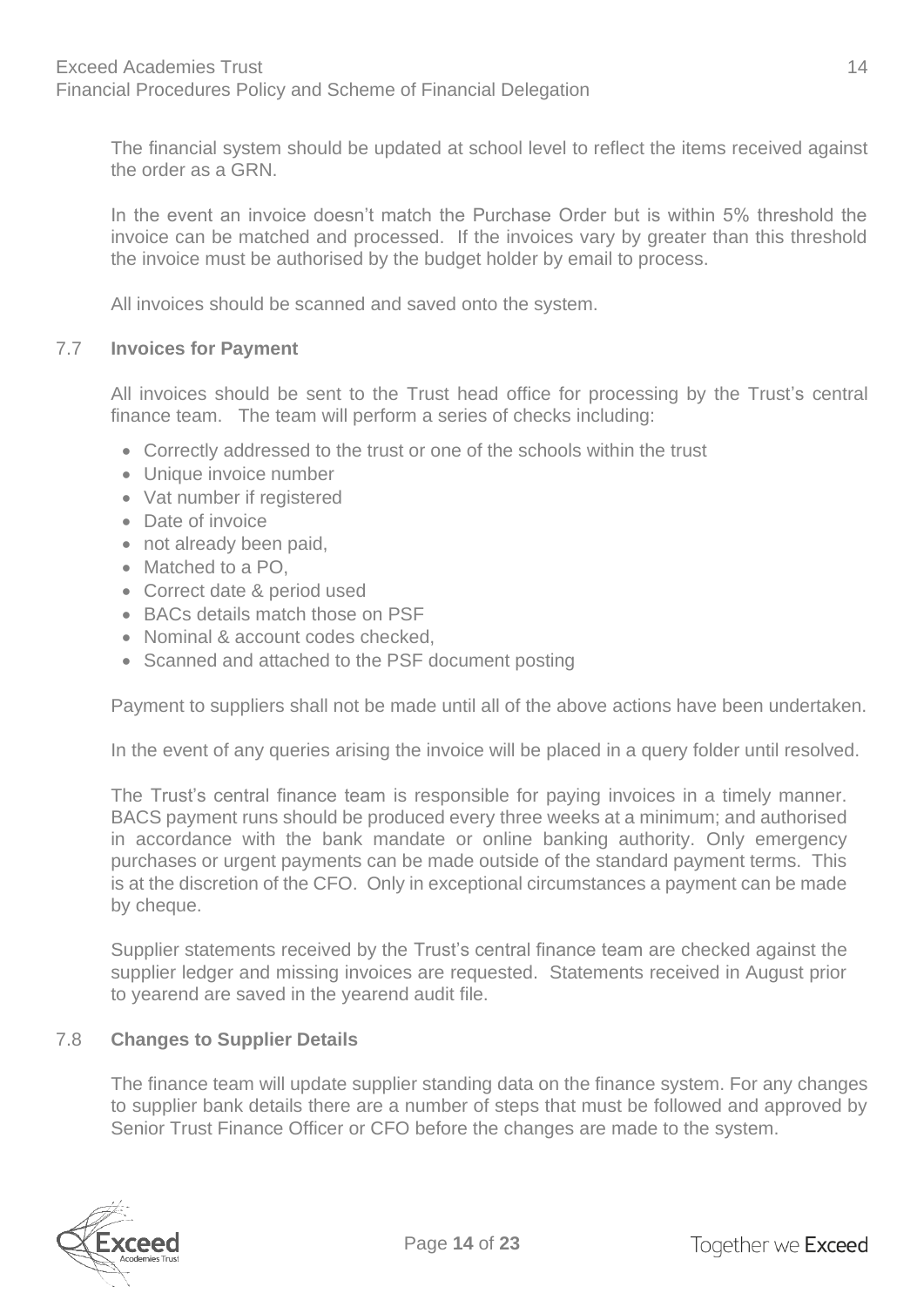### <span id="page-14-0"></span>**8. Purchase / Commercial / Credit Cards**

- 8.1 The Trust has issued all Executive Leaders/Headteachers/Heads of School with a Lloyds Commercial Card. These cards are not considered to infringe the borrowing restrictions imposed on schools/the Trust as the balance is cleared in full at the end of each month.
- 8.2 Any additional cards required by a school must be requested for through the CFO and CEO. Each employee issued with a card must sign to confirm that they have read and understand the Trust's Credit Card Policy and Procedures. A copy of all signed confirmations will be retained by the trust.
- 8.3 All card purchases must be authorised in advance through a signed requisition by the budget holder and card owner including those made over the internet.
- 8.4 Purchase receipts will be returned from the card users to the office manager (or equivalent) as soon as is practicably possible. The office manager (or equivalent) is responsible for ensuring that all receipts are collected and recorded on the monthly log and submitted to the Trust's central finance team.
- 8.5 The monthly statement will be matched to the monthly log by the central finance team, statements and receipts will be scanned and attached onto the Trust's financial system.
- 8.6 The card should be held securely at all times and the PIN not disclosed to any party other than the card holder.
- 8.7 Cash withdrawals on Commercial cards are not permitted.

### <span id="page-14-1"></span>**9. Income**

9.1 The main sources of income for the Trust/schools are through DfE/ESFA/LA grants. The receipt of these sums is monitored directly by the CFO and the Executive Leader/Headteacher/Head of School that are responsible for ensuring that all grants due are collected.

These sources of funds will usually be transferred directly into the school bank account by BACs transfer.

- 9.2 The schools also obtain income from:
	- Pupils / Students breakfast / after school clubs, milk, catering, trips, music tuition
	- Public lettings, use of facility, fund raising events

Cash receipts should be minimised through use of electronic payment methods being made available where-ever possible.

Any cash collected by schools should be banked via cash collection service set up by the trust. Cash and cheque collections should be arranged for appropriate intervals to ensure the levels of cash in the safe do not exceed insurable limits, but collection costs remain economical.

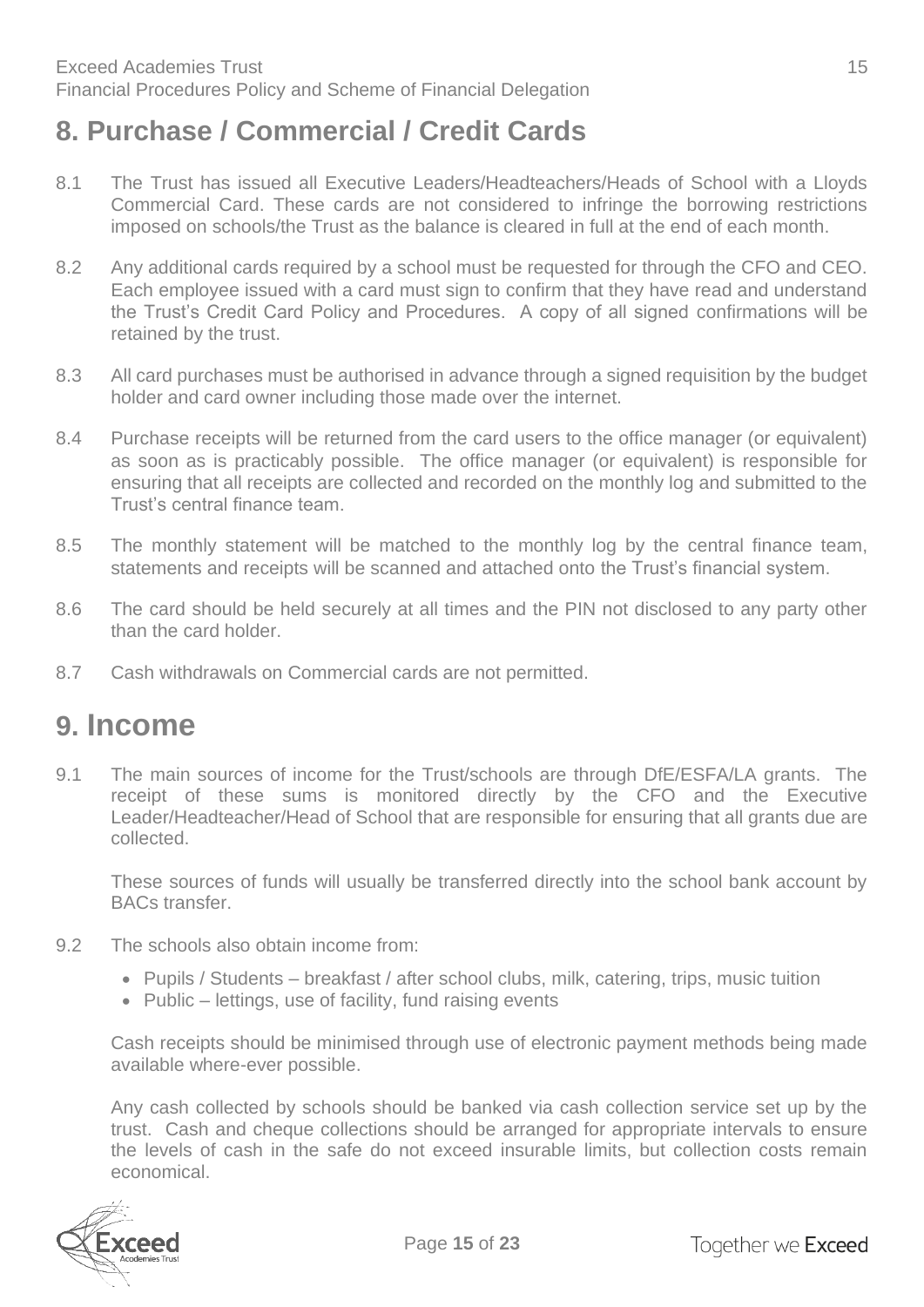Income logs will be maintained by the school and submitted to the Trust's central finance team who will record the income on the PS financial system as a nominal receipt – paying in slip, or from regular Parent Pay reports as a nominal receipt – direct to bank.

#### 9.3 **Sales Invoices**

The CFO is responsible for ensuring that sales invoices are issued where required using the financial system. Due regard must be given to ensure that VAT is charged where appropriate.

The CFO is responsible for ensuring a reconciliation of the Sales Control Account to the aged debtors report is undertaken on a monthly basis and for pursuing any outstanding monies due to the school.

#### 9.4 **Debt Recovery and the Write off of Bad Debts**

Wherever possible, income due will be collected before or at the time of relevant sale or service provided. If this is not possible, a debtor's account (invoice) will be issued. All debts will be recorded, and non-payment will be followed up by issuing reminders as follow:

- 1st reminder 30 days from date of account or in the case of lettings before the first letting commences.
- 2nd reminder 60 days from date of account
- Final reminder 75 days from date of account

The final reminder will threaten legal action if the account is not settled within 14 days. If, after every effort has been made to collect the debt and legal action is considered impractical or has been unsuccessful, individual bad (irrecoverable) debts may be written off in accordance with the following procedures:

#### *Write off of Bad Debt*

Where a debt remains unpaid for 12 months or more, all attempts of recovery have been exhausted, further recovery actions become uneconomical, and the individual amount is for less than or equal to £500 (£5,000 cumulative debts over a 12-month period) it will be written off by the CFO as part of the year-end processes.

For individual amounts in excess of £500 (£5,000 cumulative debts over a 12-month period) approval is also required by the Chief Executive Officer in consultation with the CFO.

### <span id="page-15-0"></span>**10. Cash Management**

#### 10.1 **Opening and Closing of Accounts**

The opening and closing of bank accounts must be authorised by the Trust Board. All accounts will be in the name of "Exceed Academies Trust" Academies must not open separate bank accounts with other banks. All banking arrangements must be done under the Trust.

Closing of former school fund accounts are pre-authorised for schools where this process has not been undertaken prior to conversion and should be undertaken as soon as possible following conversion.

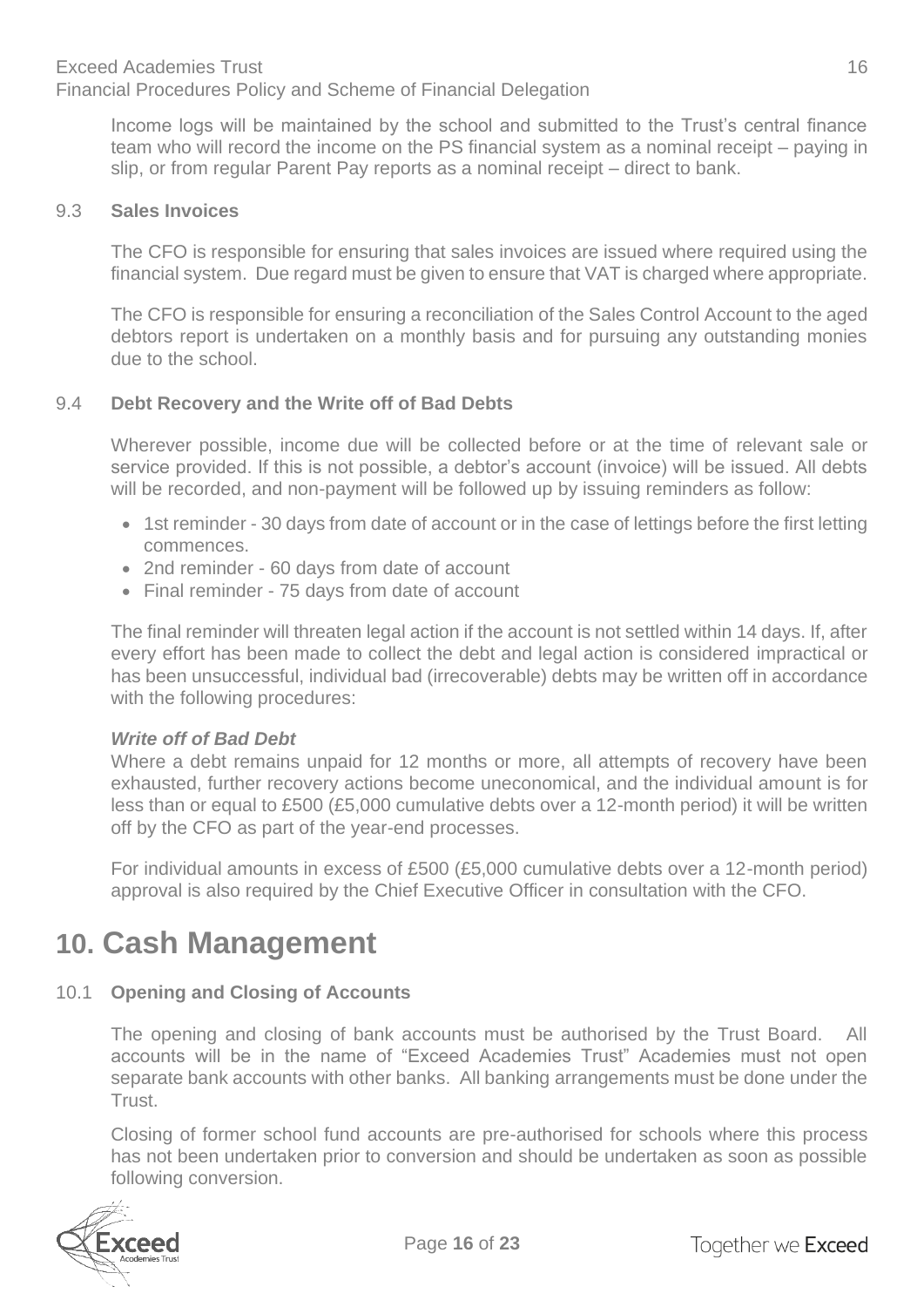#### 10.2 **Signatories**

The authorised signatories to accounts are limited as follows:

- CEO
- COO
- $\cdot$  CFO

#### 10.3 **Payments and Withdrawals**

All cheques, BACS approvals and other instruments authorising withdrawal from the Trust bank accounts must bear the signatures of two of the authorised signatories.

Cheques should not be pre-signed under any circumstance.

#### 10.4 **Bank Reconciliation**

The Trust Senior Finance Officer is responsible for ensuring that bank statements are reconciled at least on a monthly basis. Reconciling items should be resolved.

The bank reconciliation process is as follows:

- Run a bank reconciliation report from PSF
- Cross reference this to the bank statement
- Run a trial balance
- Ensure all figures match the bank statement
- All open items on the cash book and unreconciled items at the bank are investigated and cleared promptly.

The bank reconciliation shall be signed to confirm review approved by CFO each month in a timely manner.

#### 10.5 **Monitoring Cash Flow**

The CFO is responsible for forecasting and monitoring cash flow during the year to ensure that the school has sufficient funds available to pay for day to day operations. The CEO shall be notified at the earliest opportunity if potential shortfalls are foreseen during the year and cannot be avoided.

#### 10.6 **Investments**

The opening and transferring of funds to investment accounts can only be undertaken by the CFO and within the written procedures and monitoring arrangements approved by the Trust Board following consideration of Charity Commission guidance.

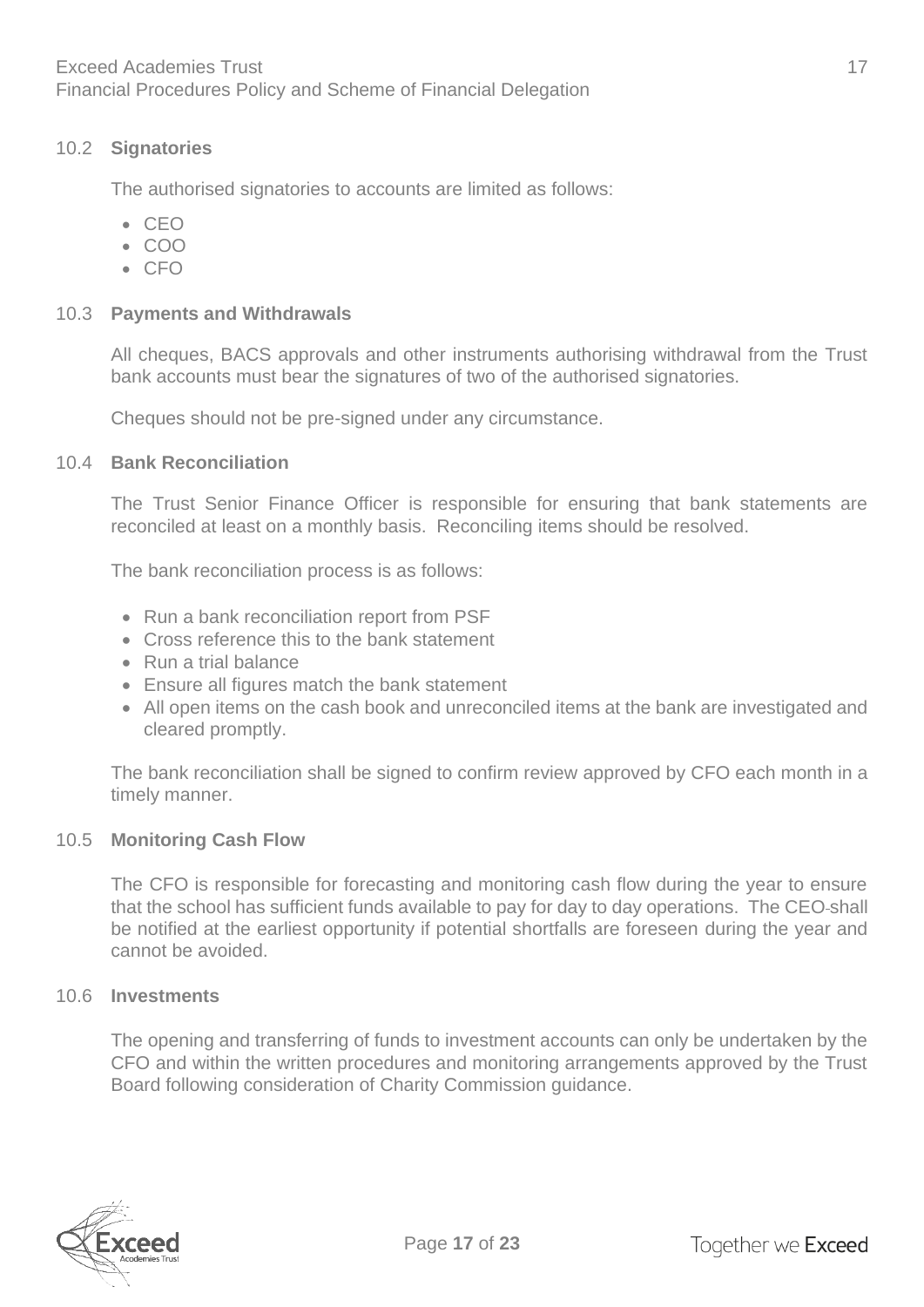#### 10.7 **Petty Cash Accounts**

Each primary school has authority to hold a maximum petty cash balance of £200, Secondary schools £500 and AP Academies £300. Expenditure through petty cash should not exceed £30 on any one item and usage should be kept to a minimum where possible.

All purchases through petty cash should be pre-authorised by the Budget Holder or the executive leader or head of school.

The school office manager (or equivalent) is responsible for prompt submission of all receipts and Petty Cash tracker to the central finance team at the end of each month.

#### 10.8 **Cash Advances**

The CFO may provide cash advances to individuals to cover the approved expenses which will be incurred wholly, necessarily and exclusively in the performance of future Trust duties.

The cash advance recipient is required to provide a reconciliation of the advance including all original supporting documentation within five days of the completion of the event or activity.

Where an expense appears excessive and the matter cannot be satisfactorily resolved with the individual concerned, it will be referred for a decision to the CFO. Where the CFO decides that the expenses claim cannot be justified the individual will be required to make a corresponding repayment

If the expense claim relates to the CFO the decision will be made by the Chair of the Board.

#### 10.9 **Staff Reimbursements**

All staff reimbursements for expenses claims will be made monthly through payroll.

Expenses claim forms must be presented to the Executive Leader/Headteacher/Head of School with an attached VAT receipt for approval. These will then be submitted to the HR Officer who will process the claim through payroll.

### <span id="page-17-0"></span>**11. VAT**

11.1 The Trust is registered for VAT and is entitled to reclaim VAT on qualifying purchases through a quarterly VAT return.

Under legislation, VAT claims can be made on expenditure which supports the Trust's core business purposes.

11.2 A report is run for each of the academies within the Trust by the CFO, in order to provide the data necessary for the completion of the VAT reclaim form.

The Trust is eligible to reclaim the majority of VAT it pays on invoices from HMRC.

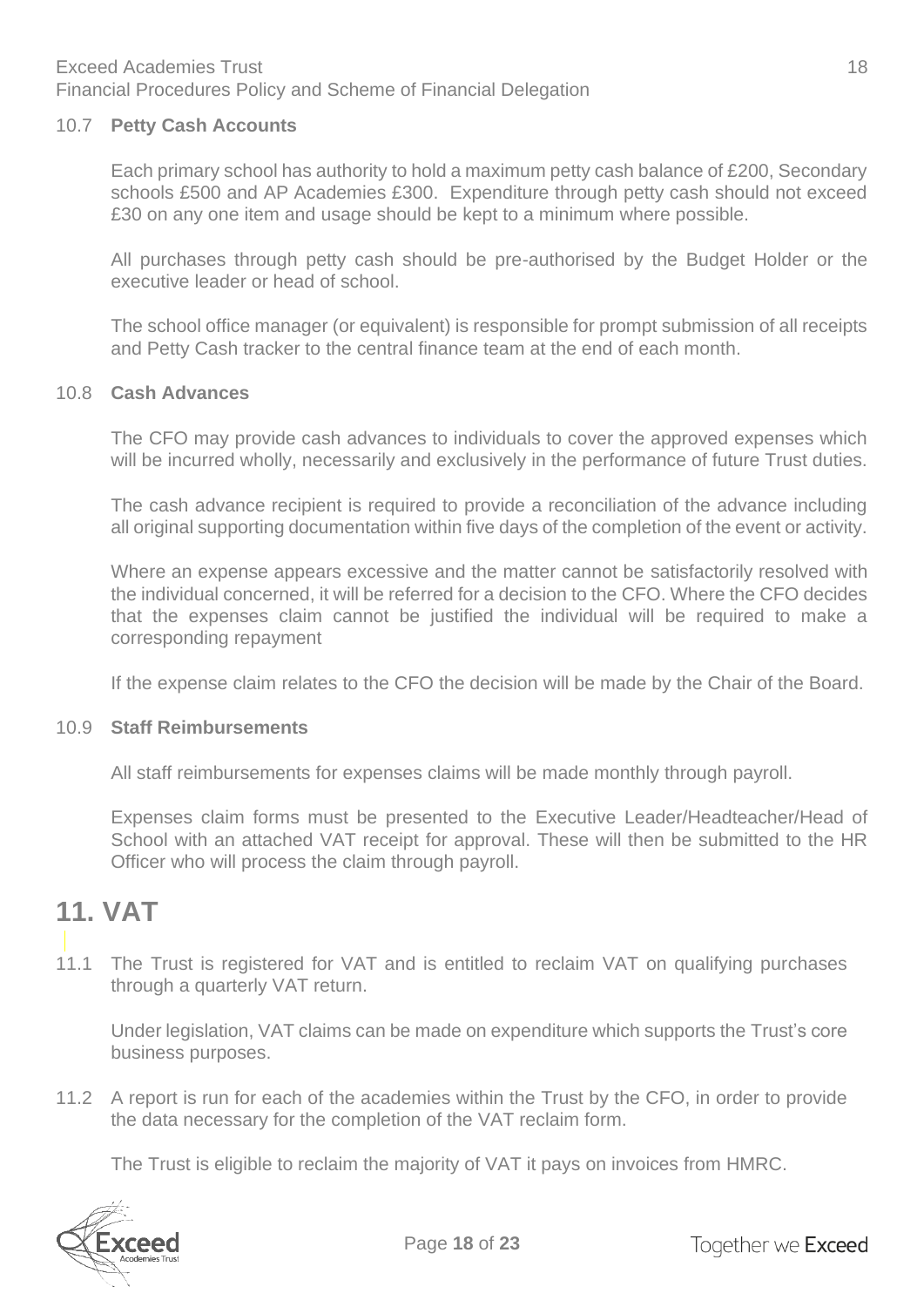- 11.3 Where invoices relate partly to business activity and partly to non-business activity, only the proportion of the VAT relating to the non-business activity will be reclaimed.
- 11.4 On receipt of the reclaimed VAT from HMRC, the Trust's central finance team will review the remittance and confirm whether this equals the claim made. Any discrepancies will be investigated by the CFO immediately.

## <span id="page-18-0"></span>**12. Dispensation from Financial Regulations**

12.1 The procedures set out in this policy as approved by the Trust Board should be followed at all times. However, there may be exceptional circumstances where a dispensation from the regulations is permitted including:

#### **Emergency Action**

In the event of an emergency, the Chief Executive Officer and/or Chair of the Trust Board are empowered to authorise all necessary actions. The Chief Executive Officer and or Chair of the Board shall notify the CFO, in writing, of the circumstances and the estimated financial impact and report formally to the earliest Trust Board Meeting.

#### **Operational Issues**

Where the Chief Executive Officer considers there are justifiable reasons for dispensing with Financial Regulations, they may do so, in consultation with the CFO. The circumstances must be reported formally to the earliest Trust Board Meeting.

# <span id="page-18-1"></span>**13. Summary of Financial Delegations**

13.1 Full details of procurement requirements and limits can be found in the Trusts Tendering and Procurement Policy. A summary of these limits is shown in the table below.

| <b>Amount</b>         | Approval                                           |
|-----------------------|----------------------------------------------------|
| Up to $£4,000$        | <b>Executive Leader/Headteacher/Head of School</b> |
| £4,000.01 to £30,000  | CEO                                                |
| £30,000.01 to £50,000 | Board of Trustees approval                         |
| Above £50,000         | Full tender process – Trustee involvement          |

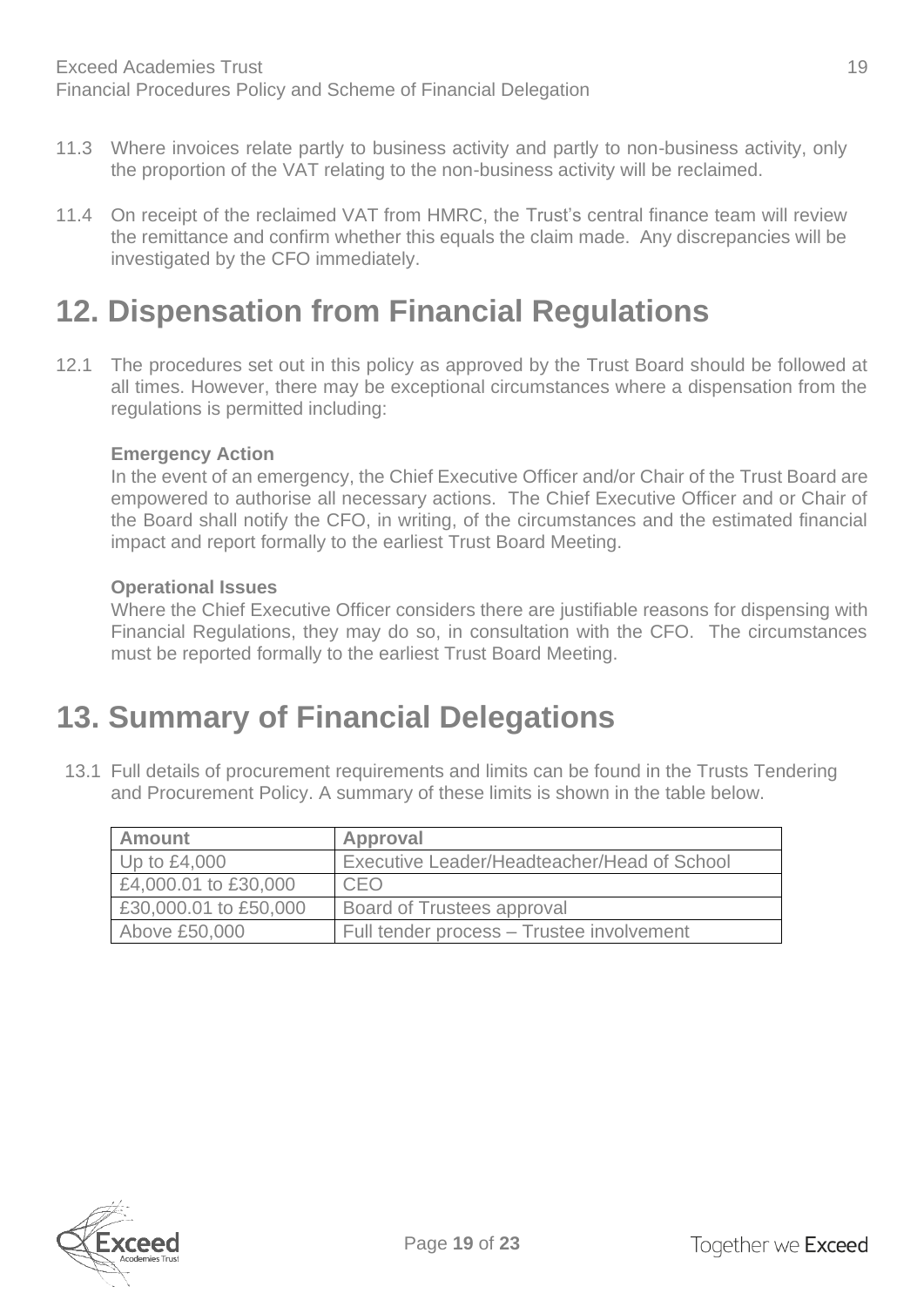# **14. Scheme of Financial Delegation**

|                                                                                                                                                                                                                           |             |                              |            |            | <b>Executive</b><br>Leader/<br><b>Principal</b> | Nominated                      |
|---------------------------------------------------------------------------------------------------------------------------------------------------------------------------------------------------------------------------|-------------|------------------------------|------------|------------|-------------------------------------------------|--------------------------------|
|                                                                                                                                                                                                                           | <b>EFSA</b> | <b>Trust</b><br><b>Board</b> | <b>CEO</b> | <b>CFO</b> | Headteacher/<br><b>Head of School</b>           | <b>Budget</b><br><b>Holder</b> |
| To receive the annual budget (in the context of the 3-5 year forecast) proposals for<br>consideration and recommendation to the Trust Board.                                                                              |             |                              |            |            | $\prec$ A                                       |                                |
| Approve the annual budget plans.                                                                                                                                                                                          |             |                              | $\prec$ A  | $\leq$ A   |                                                 |                                |
| To consider monthly budget monitoring reports including variances between actual<br>and approved budget year to date, projected outturn and approved budget, including<br>narrative explaining the reasons for variances. |             |                              |            | $\prec$ A  |                                                 |                                |
| Any policy and arrangements for Pooling (exc PFI) of funds.                                                                                                                                                               |             |                              | $\prec$ A  | $\prec$ A  |                                                 |                                |
| Reserves Policy and taking actions necessary to support the achievement of the<br>policy.                                                                                                                                 |             |                              |            | $\prec$ A  |                                                 |                                |
| Authorise requisitions for processing as orders to suppliers for up to and including<br>£4,000 for goods and services within budget.                                                                                      |             |                              |            |            |                                                 |                                |
| Authorise orders to suppliers for requisitions between £4,000 and £30,000 (inclusive)<br>following receipt of three written quotes and the provider is the most economically<br>advantageous.                             |             |                              |            |            | $\prec$ A                                       |                                |
| Authorise requisitions for processing as orders to suppliers for between £30,000 and<br>£50,000 following receipt of three written quotes.                                                                                |             |                              | $\prec$ A  | $\prec$ A  |                                                 |                                |
| Formal Tendering process undertaken in accordance with the Trust's Financial<br>Regulations required for goods/services totalling between £50,000 and UK<br>Procurement thresholds and authorised by the Trust Board.     |             |                              | $\prec$ A  | $\prec$ A  |                                                 |                                |
| Staff Severance/Compensation where non-statutory/non-contractual payment is less<br>than £50,000 (approval required in advance).                                                                                          |             |                              |            |            |                                                 |                                |

<span id="page-19-0"></span>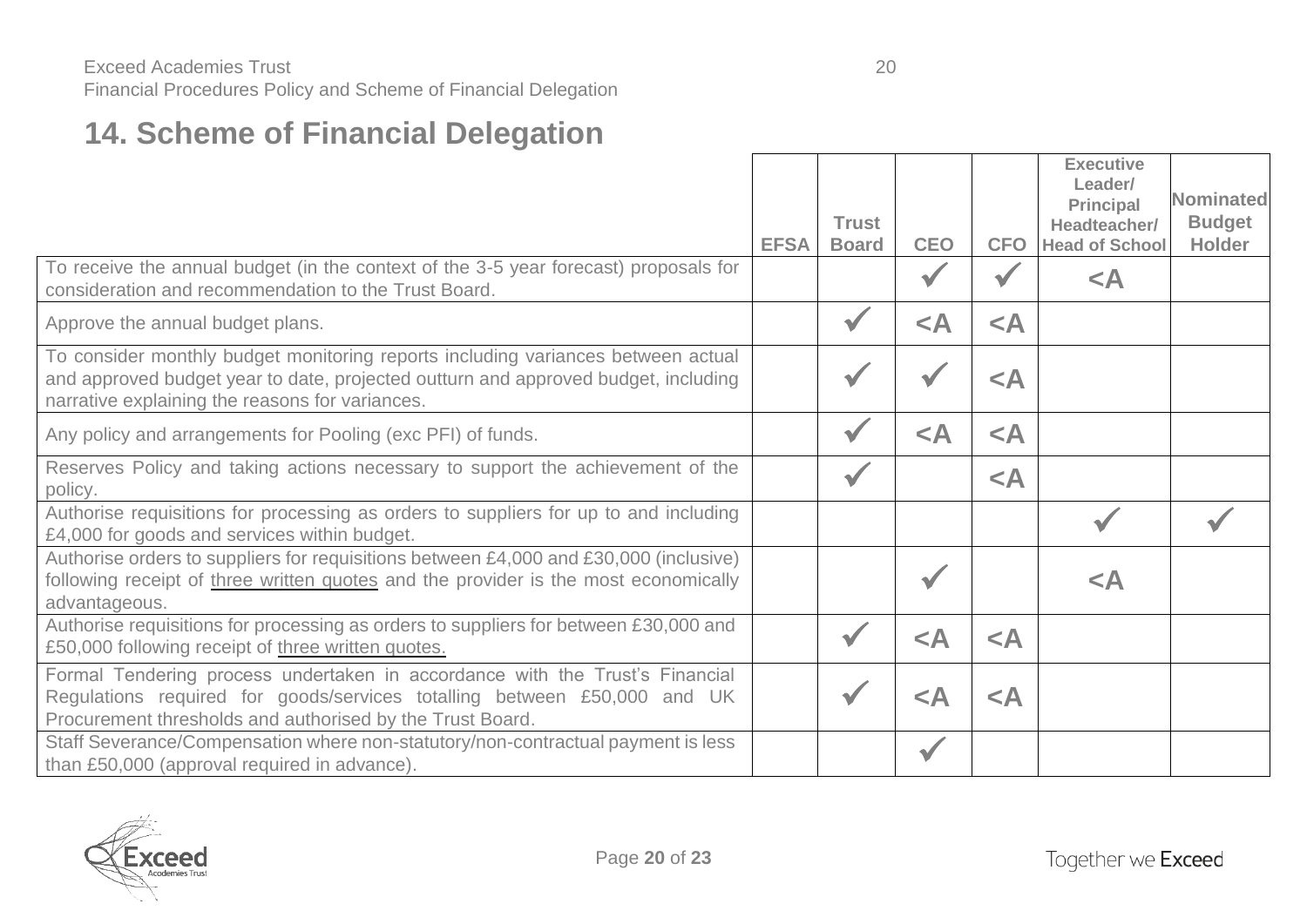#### Exceed Academies Trust 21

Financial Procedures Policy and Scheme of Financial Delegation

|                                                                                                                                                                                               |             | <b>Trust</b> |            |                      | <b>Executive</b><br>Leader/<br><b>Principal</b><br>Headteacher/ | <b>Nominated</b><br><b>Budget</b> |
|-----------------------------------------------------------------------------------------------------------------------------------------------------------------------------------------------|-------------|--------------|------------|----------------------|-----------------------------------------------------------------|-----------------------------------|
|                                                                                                                                                                                               | <b>EFSA</b> | <b>Board</b> | <b>CEO</b> | <b>CFO</b>           | <b>Head of School</b>                                           | <b>Holder</b>                     |
| Staff Severance/Compensation where non-statutory/non-contractual payment is<br>£50,000 or more before tax (approval required in advance).                                                     |             | $\prec$ A    | $\leq$ A   |                      |                                                                 |                                   |
| Ex-gratia payments.                                                                                                                                                                           |             | $\prec$ A    |            |                      |                                                                 |                                   |
| Open/close bank accounts.                                                                                                                                                                     |             |              | $\leq$ A   | $\prec$ A            |                                                                 |                                   |
| Any Two Signatures for cheques and other instruments authorising withdrawal from<br>the Trust and school bank accounts.                                                                       |             |              |            |                      |                                                                 |                                   |
| Bank/sponsor loan, overdraft.                                                                                                                                                                 |             | $\prec$ A    |            |                      |                                                                 |                                   |
| Credit cards (for business use, not personal use and paid in full each month) [para<br>7.1-7.4]. To be approved/operated in accordance with the Trust's Credit Card Policy<br>and Procedures. |             |              |            |                      |                                                                 |                                   |
| Authorise Petty Cash balances up to £200, Secondary schools £500 and AP<br>Academies £300.                                                                                                    |             |              |            |                      |                                                                 |                                   |
| Authorise expenditure through petty cash up to a maximum of £30 on any one item.                                                                                                              |             |              |            |                      |                                                                 |                                   |
| Enter into insurance arrangements for land, buildings employee liability and other<br>major risks.                                                                                            |             |              |            | $\blacktriangledown$ |                                                                 |                                   |
| Enter into insurance arrangements for trips, mini bus and other minor risks where a<br>trust agreement has not been negotiated.                                                               |             |              |            |                      |                                                                 |                                   |
| Granting a lease on land and buildings                                                                                                                                                        |             | $\prec$ A    |            |                      |                                                                 |                                   |
| Take up a finance lease                                                                                                                                                                       |             | $\prec$ A    |            |                      |                                                                 |                                   |

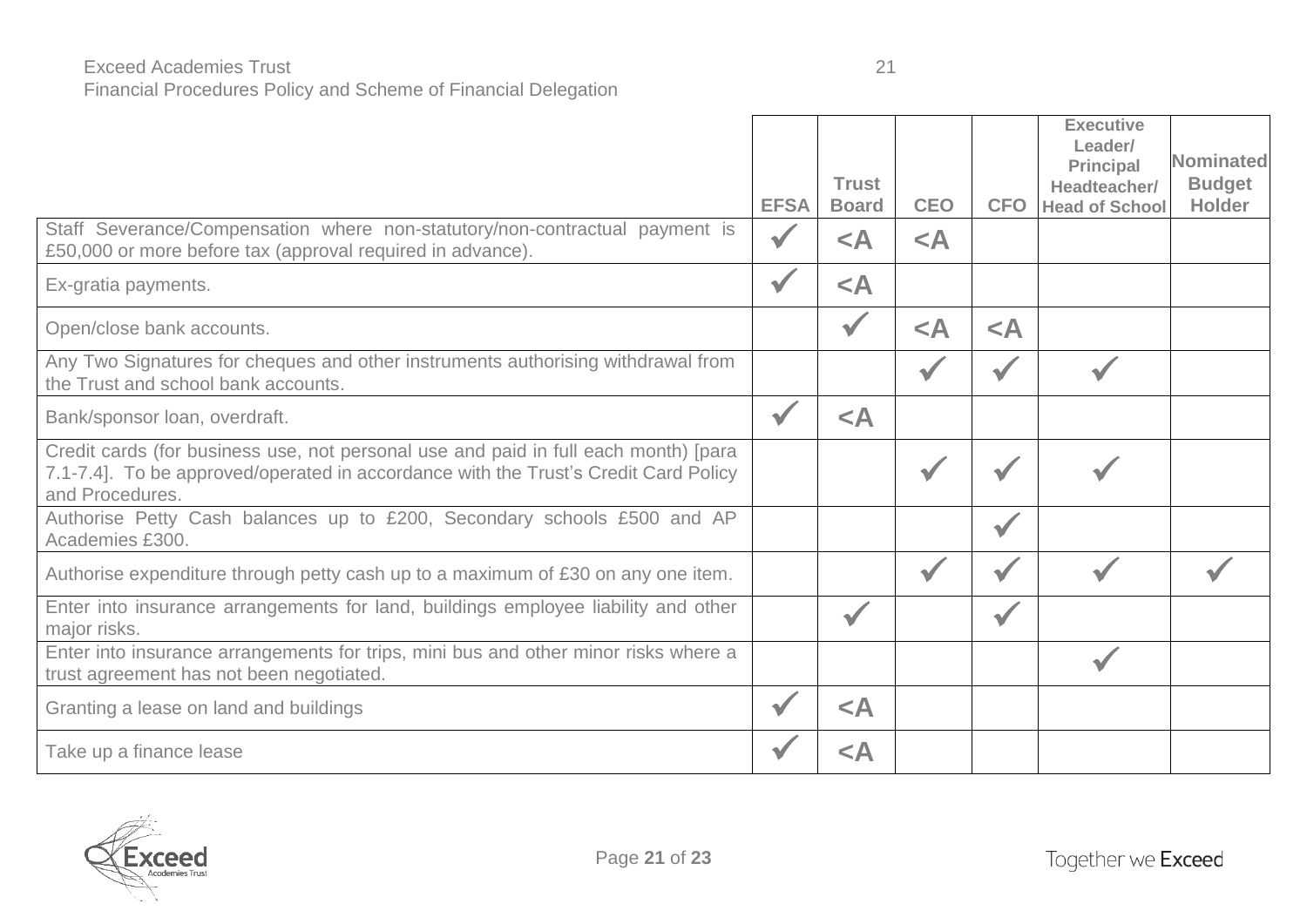#### Exceed Academies Trust 22 Financial Procedures Policy and Scheme of Financial Delegation

|                                                                                                                                                                                    | <b>EFSA</b> | <b>Trust</b><br><b>Board</b> | <b>CEO</b>           | <b>CFO</b>           | <b>Executive</b><br>Leader/<br><b>Principal</b><br>Headteacher/<br><b>Head of School</b> | <b>Nominated</b><br><b>Budget</b><br><b>Holder</b> |
|------------------------------------------------------------------------------------------------------------------------------------------------------------------------------------|-------------|------------------------------|----------------------|----------------------|------------------------------------------------------------------------------------------|----------------------------------------------------|
| Take up a leasehold on land and buildings with lease term less than 7 years.                                                                                                       |             |                              | $\leq$ A             |                      |                                                                                          |                                                    |
| Take up a leasehold on land and buildings with lease term 7 years or more.                                                                                                         |             | $\prec$ A                    |                      |                      |                                                                                          |                                                    |
| Take up an operating lease more than 3 years.                                                                                                                                      |             |                              | $\blacktriangledown$ | $\prec$ A            | $\leq$ A                                                                                 |                                                    |
| Take up an operating lease 3 years or less following consultation with the CFO.                                                                                                    |             |                              |                      | A>                   |                                                                                          |                                                    |
| Writing off debts and losses which exceed 1% of the Trust annual income or £45,000<br>individually, or 2.5% or 5% of annual income cumulatively.                                   |             | $\leq$ A                     |                      |                      |                                                                                          |                                                    |
| Entering into guarantees, indemnities or letters of comfort which exceed 1% of the<br>Trust annual income or £45,000 individually, or 2.5% or 5% of annual income<br>cumulatively. |             | $\prec$ A                    |                      |                      |                                                                                          |                                                    |
| Write off unrecoverable bad debts of individual debtor less than or equal to £500 or<br>cumulative debt across debtors in a twelve month period less than or equal to £5,000.      |             |                              |                      | $\blacktriangledown$ | $\prec$ A                                                                                |                                                    |
| Write off unrecoverable bad debts of individual debtor in excess of £500 or<br>cumulative debt across debtors in a twelve month period above £5,000.                               |             |                              | $\blacktriangledown$ | $\prec$ A            | $\prec$ A                                                                                |                                                    |
| Acquiring a freehold on land and buildings.                                                                                                                                        |             | $\prec$ A                    |                      |                      |                                                                                          |                                                    |
| Disposing of a freehold on land and buildings.                                                                                                                                     |             | $\leq$ A                     |                      |                      |                                                                                          |                                                    |
| Disposing of heritage assets.                                                                                                                                                      |             | $\leq$ A                     |                      |                      |                                                                                          |                                                    |
| Disposing of assets (not land, buildings or heritage) above NBV of £500.                                                                                                           |             |                              |                      | $\prec$ A            | <a< td=""><td></td></a<>                                                                 |                                                    |